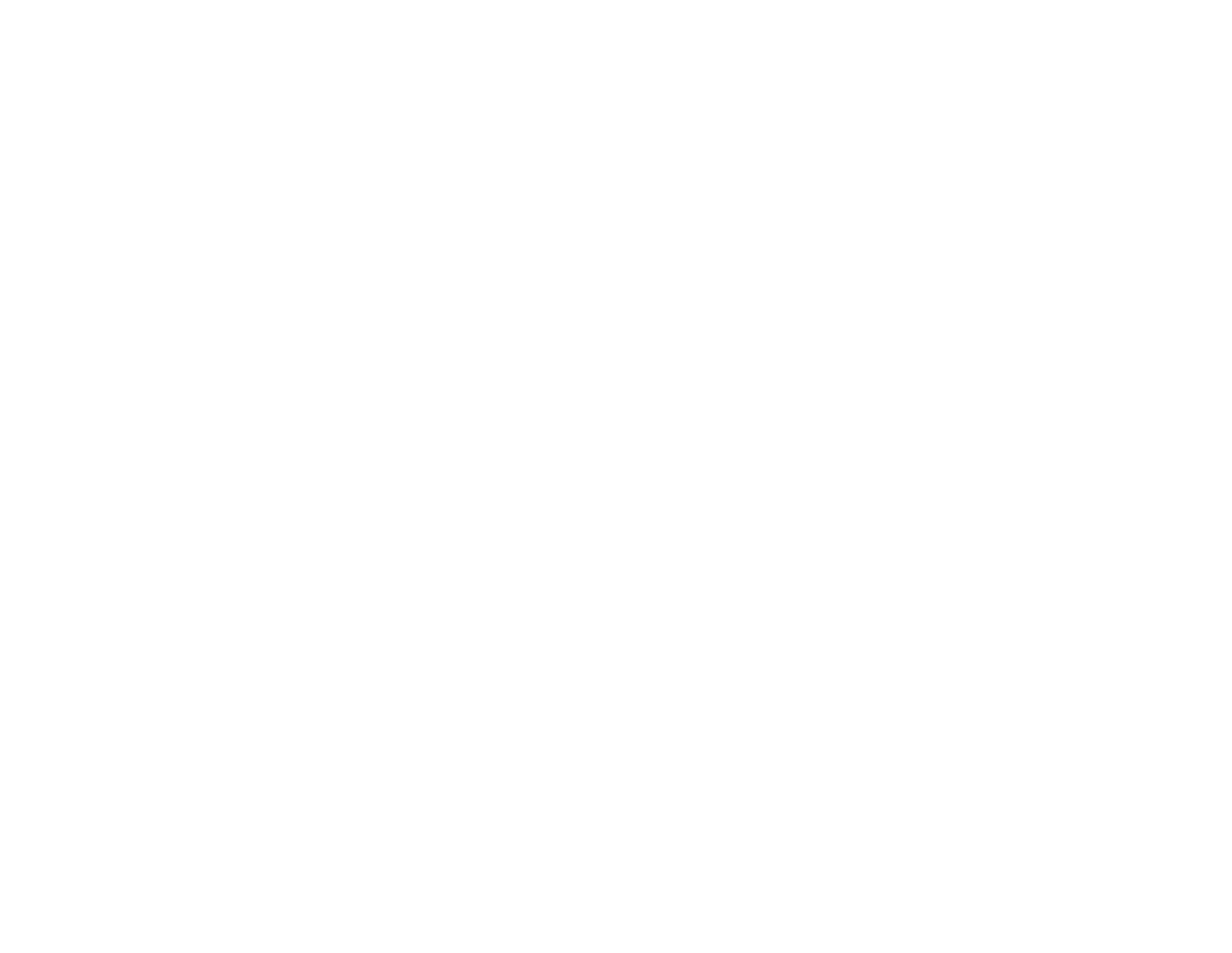### **Anti-Police Arrestee Benefit Dinner16**

On August 31st, 2010, John T. Williams was shot and killed by Seattle Police Officer Ian Birk. The murder prompted a series of demonstrations against the murder of J.T. Williams and police violence in general. Anarchists also disrupted a police accountability conference, engaged in street actions, and spread information on the role of the police in society and the media's role in neutralizing any and all anti-police sentiment.

16 people have been arrested during the demonstrations and jail support over the past month and a half all on misdemeanor charges ranging from malicious mischief, obstruction of an officer, criminal trespassing, and rioting. Supporting arrestees financially and emotionally is a small but vital part in the practice of solidarity. True solidarity is the recognition of your own struggle in the struggle of those suffering repression and then carried out through the continuity of that struggle; the maintenance of active revolt. The momentum that was born in the streets lives on even in the face of repression.

"Solidarity lies in action. Action that sinks its roots in one's own project that is carried on coherently and proudly too, especially in times when it might be dangerous even to express one's ideas publicly… A project which is not specifically linked to the repression that has struck our comrades but which continues to evolve and make social tension grow, to the point of making it explode so strongly that the prison walls fall down by themselves." - Revolutionary Solidarity, Elephant Editions

#### Contents

| Preface                                             | $\mathfrak{H}$ |
|-----------------------------------------------------|----------------|
| "There is No Justice - Just Vengeance"              | 8              |
| "Let's Burn the Bridges They Are Building"          | 9              |
| "Police Violence is Not an Accident"                | 11             |
| Second Seattle General Assembly                     | 15             |
| Demonstration Outside "Police Accountability Forum" | 15             |
| "The End of Dialogue"                               | 16             |
| Report from Noise Demo Outside Seattle Jail         | 18             |
| "The Police Must Go"                                | 19             |
| Report Back from Seattle Anti-Police Demo           | 20             |
| Reportback & Statements Regarding Feb 12th          | 21             |
| "Police are the Absolute Enemy"                     | 24             |
| Call out for West Coast Days of Action              | 27             |
| Report back from 2/16 rally in downtown Seattle     | 28             |
| "Justice is Impossible and So Are We"               | 30             |
| Another Rally at Westlake                           | 31             |
| Two Reportbacks from 2/18 Anti-Police Demo Seattle  | 32             |
| "All Cops Are Bastards"                             | 37             |
| "hot motherfuckers lookin real fly"                 | 38             |
| Portland anti-police banner drops                   | 38             |
| Report Back from 2/26/11: Seattle Anti-Cop Action   | 38             |
| Tacoma police department building attacked          | 40             |
| Portland Police Substation Attacked                 | 40             |
| "An update on the past 24 hours of repression"      | 41             |

<sup>16</sup> Text of a poster widely posted in Seattle. It is included here for the analysis on revolutionary solidarity.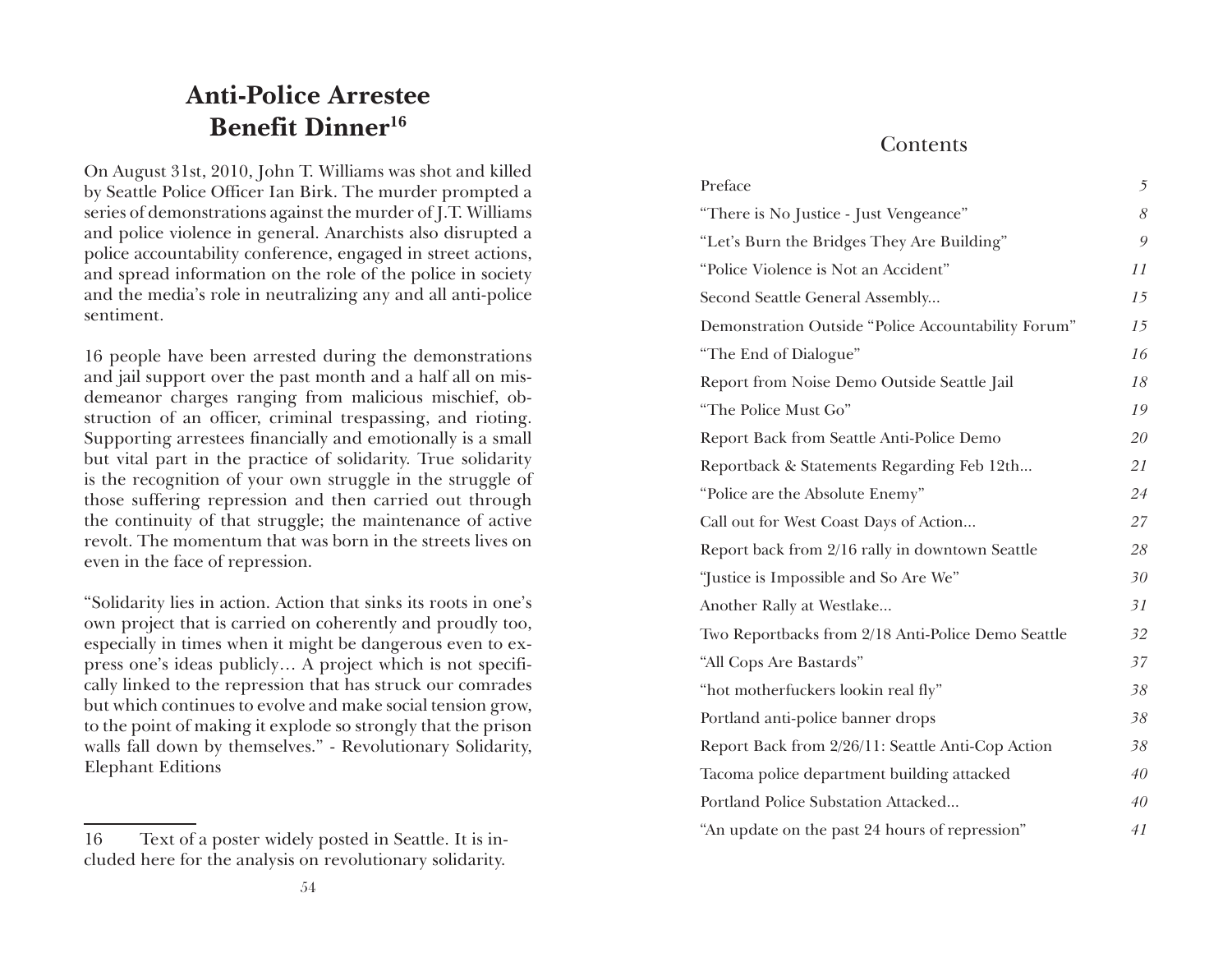| Olympia: Police station attacked in a retaliatory fashion | 43 |
|-----------------------------------------------------------|----|
| <b>ATTACK</b> on Seattle Bank                             | 44 |
| March 15 Demonstration Against the Police                 | 44 |
| Tacoma: Wells Fargo sabotage                              | 45 |
| Tacoma: Police Car Attacked                               | 45 |
| "What is an Anarchist?"                                   | 46 |
| "Why We Wear Masks"                                       | 47 |
| "Anarchists: What the fuck are they doing?"               | 47 |
| Olympia: Arson attack on police station                   | 49 |
| Santa Cruz: Police Car Attacked                           | 49 |
| Vancouver: Probation Office & Signs Painted               | 49 |
| Montreal: Public Security Ministry Vehicles Attacked      | 49 |
| Philadelphia: Bank attacked                               | 50 |
| Portland: Flashmob Attacks Bank                           | 50 |
| "We don't talk to police, We don't make the peace bond"   | 51 |
| Montreal: Two Security Companies Attacked                 | 53 |
| Anti-Police Arrestee Benefit Dinner                       | 54 |

### **Montreal, QC: Two Security Companies Attacked in Solidarity with Northwest and Montreal**

Windows were smashed and paint was thrown on the walls and surveillance cameras of two security companies in Montreal, QC [on March 21st]. One company was attacked for its role in the installation of CCTV cameras and the other because it trains security agents. Take aim and target those complicit in the maintenance of this society of domination.

#### **Solidarity to the North West US in their struggle against the pigs & to Montreal area anarchists facing state repression.**

-Anarchists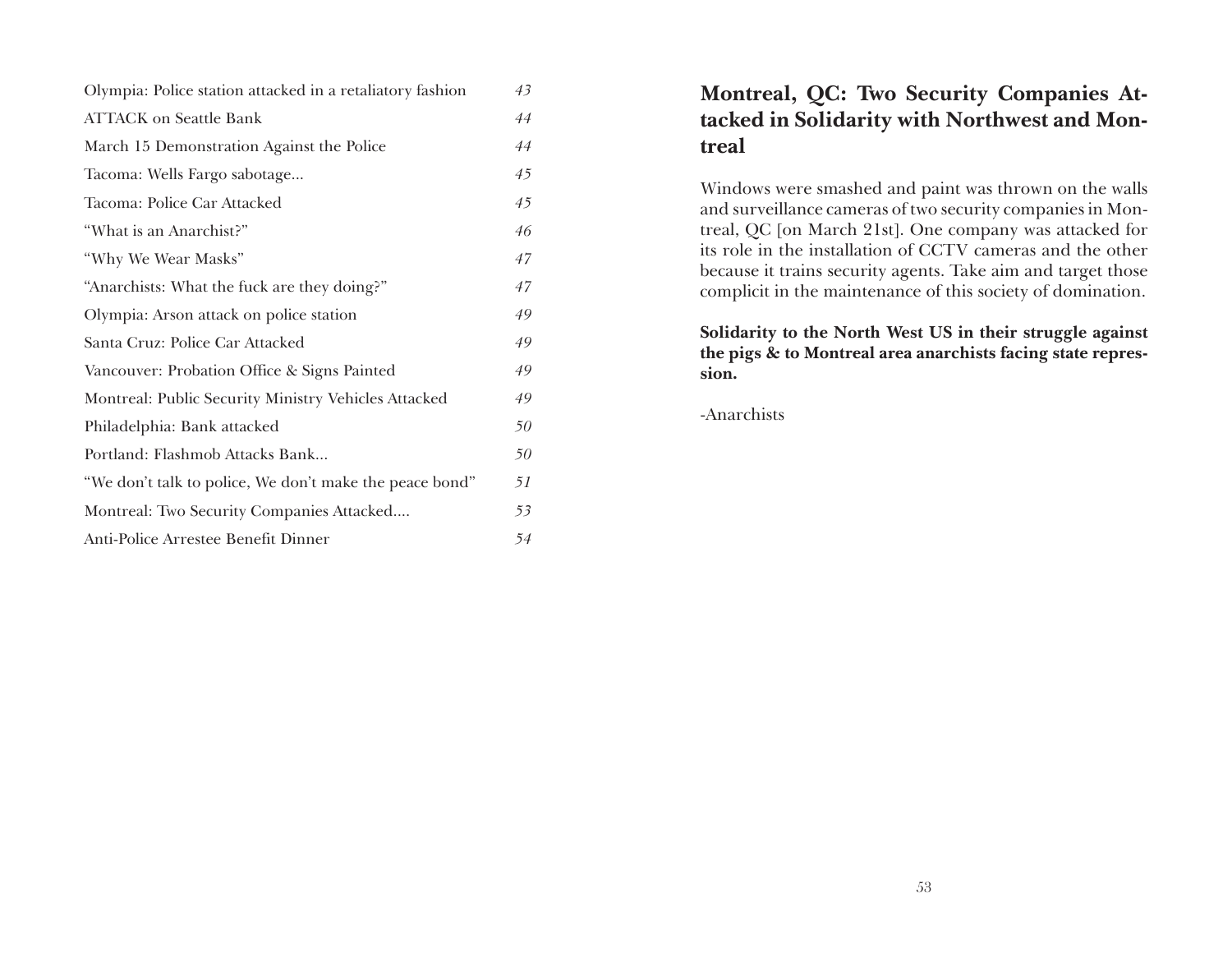fucking car right now and commanded at me to "STOP!". I asked him if i was being detained or arrested, there was no response. I continued to jog and he started incessantly shit talking. Saying how me and all my buddies are going to prison, how we're never gonna win, how we need to realize who were fucking with, etc...

At this point I kind of tuned it out because it all blurred together and the convo had been going on for about two blocks. The car then slowed down, which I assumed meant they were going to leave, they did.

The car (still driving on the wrong side of the road) slowed down and made a quick left, I ducked back to try to grab the license plate, but they speed away and then turned abruptly. I believe it was Washington plate, but I can't say for sure whether or not it was a gov't plate, it could have been. I remember it starting with a "0" and then it contained a "3" or "7" and a "9". I realize this isn't helpful, but its what I remember.

So yeah, doesn't take a genius to figure out this is obviously related to the acts of sabotage at the westside police station. They were obviously prying for info, trying to get me into their car and shit.

There was an instance last week where people who were almost definitely officers of agents were seen photographing another anarchist oriented house, this was witnessed by those that live there.

So nothing we don't already know, they are around, they are pissed, and they want to scare us. Just thought i'd share my story. word.

- An Anarchist from the 360.

## **Preface**

The police—agents of social control and pacification, army of the rich, the long arm of law and order whose purpose is to instill fear and submission—are fundamentally enemies of any individual who wants to escape from predetermined roles and live a life of freedom and creative-destruction. Cops literally put people in cages; they also convince many to live in cages of their own, made out of fear. As such, an attack (quite different from a military operation) against the police is an essential part of the destruction of a world that is imposd upon us.

*"... permanent conflictuality (a constant and effective struggle towards the aims that are decided upon, not sporadic occasional interventions); ... attack (the refusal of compromise, mediation or accommodation that questions the attack on the chosen objective). "As far as aims are concerned, these are decided upon and realized through attacks upon the repressive, military and productive structures, etc. The importance of permanent conflictuality and attack is fundamental."* - O.V., "Autonomous Base Nuclei"

It is beyond the scope of this introduction to delve any deeper into the historical context of the anti-police activity in early 2011 than a cursory review of the events of 2010 in the Pacific Northwest. The spring of that year saw an uprsurge in anti-police activity that was largely organized by anarchists in west coast cities, significantly inspired by the Greek insurrection in December 2008 and the periodic anti-police activity in Oakland California through 2009 and 2010 (the Oscar Grant Rebellions). The city of Portland saw several conflictual demonstrations and well-coordinated attacks on police property, while in Olympia, Tacoma, and Seattle a variety of activity from demonstrations, graffiti, wheatpasting, counter-informational leafletting, jail noise demos, and clandestine attacks contributed to the practice of permanent conflictuality that is an important wager in the insurrectional process when struggle is relatively iso-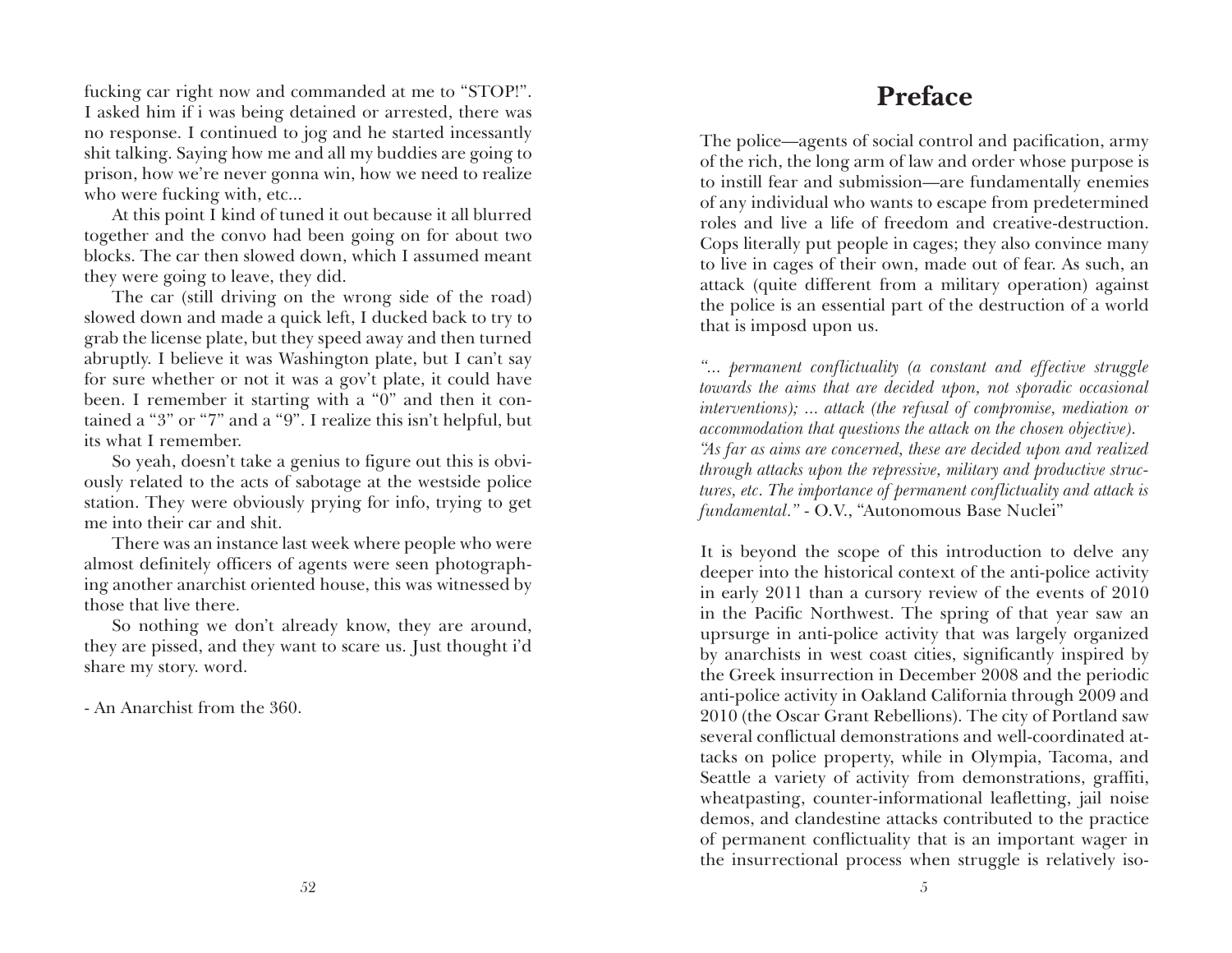lated (as it has often been in the United States in recent memory). The motivation for a practice of permanent conflictuality is not based in the adherence to a program, however, but emerges rather from individuals' own refusal to wait for a generalized struggle before attacking state and capitalist infrastructure.

In the fall of 2010, the police execution of John T. Williams sparked general outrage in Seattle. The public (re)emergence of anti-police struggle had certain limits from the beginning, as all specific struggles do, simultaneously with and in contradiction to their insurrectional potential. The pattern is far from unique and cannot be overstated. The movement was, from its birth, focused on one particular victim, one specific "bad cop" who had gone beyond "acceptable use of force," and at the same time the particular instance illuminated a generalized rage toward the police and their social role that is ever-present and, if unleashed, is the very fuel of an insurrectional process that attacks and destroys the state and capitalism. The various leaders who organized the movement, despite their political differences, all sought throughout to contain and limit anti-police sentiment and prevent the generalization of the struggle, the expansion of analysis, and the diversification of tactics. It was in this emerging struggle, in spite of its limited scope, that certain anarchists in the Puget Sound positioned themselves to intervene and unleash a common rage—unwilling to ignore the struggle as reformist and wait for something more total, not satisfied to accept the limits out of deference to the "movement," and not seeking to act as its vanguard element.

*"Riots, uprisings and insurrections are not generally inspired by grand ideas, utopian dreams or total theoretical critiques of the social order. Often the spark that sets them off is quite banal: economic instability, bad working conditions, betrayal by those who claim to represent one's rights, police brutality. These seemingly minor details spark revolt when rage combines with a distrust in both the* 

## **We don't talk to police, We don't make the peace bond**

So today [March 21st] in Olympia I left my house for a run at about 1:00 PM. I had only gotten two blocks away from my house when i noticed a large white SUV turn out behind me, I didn't think anything of it at the time. However, a few blocks later i was jogging on the left side of the side walk and the large white SUV approached me, driving on the wrong side of the road and very slowly. Through out this whole conversation i continued to be jogging, although I did slow my pace.

The window was rolled down and i heard "Excuse me sir, can i ask you a question". Hearing this I looked up and realized two white men in suits with shaved heads, the passenger was wearing a blue tooth and was using a computer built into the vehicle. So... after seeing this, it was pretty clear who they were. I told them that I was running and wanted to be left alone. They replied stating "Please sir, it will only take a minute of your time". I responded in similar way stating that I was on my run and wanted to be left alone.

Their response was "Mr. First Middle Last"(name), "Mr. Sabot Infoshoppe ( a student group I coordinate), You don't know who your fucking with do you." I responded stating that I didn't know who they were and that I didn't want to talk to them. They responded "Bullshit, you know who we are, we know who you are, you and all your little buddies better cut this shit out".

They then told me that I should get into the car, i said no. They said it again, telling me that I really should get into the car, I told them to fuck off. They then asked me if I have ever seen the inside of a prison cell, because thats where me and all buddies are going and once again said "you better realize who your fucking with". At this point i stopped responding.

He stated very angrily that I need to get my ass in the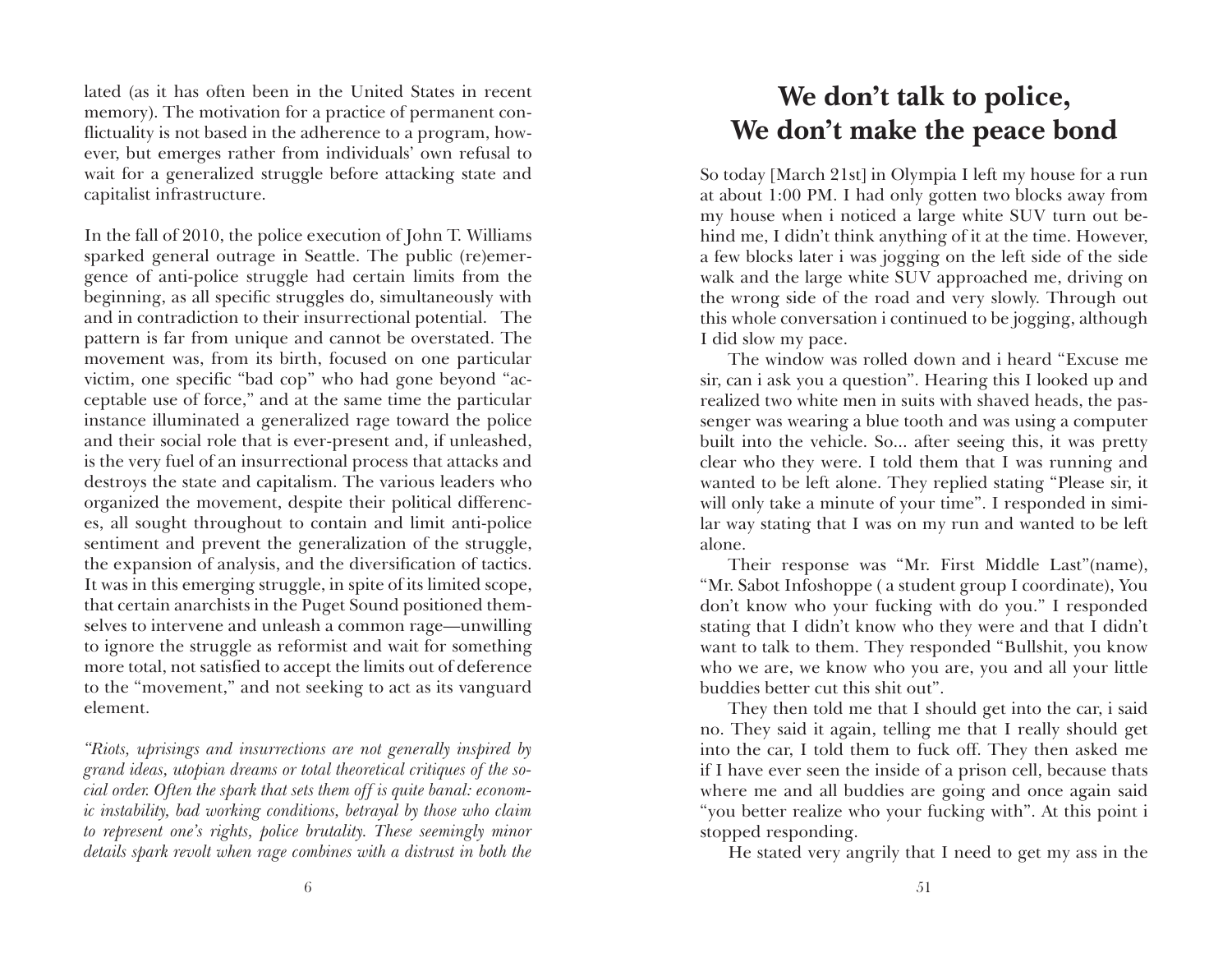#### **Philadelphia: Bank Attacked**

Tonight [March 18th] a bank was attacked and windows cracked when several bricks were thrown at it. We wish we could have done more, but we were just feeling it at the moment and did what we could with a small window of opportunity. You should know by now why these things happen, in addition to the fact that it's fucking fun to have brief moments where we can feel a small sense of freedom. **Much love from the east coast to our friends in Oly, Seattle, Greece, Chile, and everywhere else holding it down.** More to come from us here.

It's getting warm again Philly, bring out them flash mobs.

### **Portland: Flashmob Attacks Bank in Solidarity with Seattle and Olympia**

On the evening of 03-20-2011 a group of well over a dozen anti-authoritarians converged onto the Hollywood district Key Bank in North East Portland. Rocks and bricks were thrown through its windows, the banks ATM machine was destroyed, and anti-police graffiti was painted across the buildings facade. It should also be noted that this attack was carried out as a police cruiser rolled into the banks parking lot and stood-by unwilling to engage the hostile crowd. The group then dispersed into the surrounding area without any arrests.

These acts of sabotage not only allow us to lash out at the symbols of domination in our lives, but also serve as a means to forge bonds of trust and experience acting with one another.

**This was done as a collective act of solidarity with the recent anti-police resistance in Seattle and against the recent police repression targeting anarchists in the Pugetsound.**

-some anarchists on the grey coast

*ruling and oppositional institutions. This fact calls for anarchists to avoid an ideological purity that calls for participation only in total struggles. It also calls for the a keen theoretical development capable of immediately understanding specific situations in terms of the totality of domination, exploitation and alienation, and at the same time capable of making a practical application of this theory. This requires a willingness to constantly examine the developing realities around us, making connections that show the necessity for a revolutionary rupture, while at the same time singling out appropriate areas for intervention and appropriate targets for attack."* - Wolfi Landstreicher, "Autonomous Self-Organization and Anarchist Intervention"

The communiques that follow (everything from texts of leaflets distributed in the streets to call-outs for demonstrations, report-backs and summaries of mass actions, communiques from attacks on police property, and more) represent ideas and actions that mostly followed the general trajectory that we outlined above (of permanent conflictuality and anarchist intervention), while also expressing ideas on a variety of subjects from revenge and solidarity to counter-insurgency and methods of attack.

We believe that the events that are documented in this pamplet, far from having importance for what they accomplished, should act as a source of inspiration and also a reminder of the possibility to engage in struggle in every moment and in every place, no matter how pacified the struggle against state and capital may be—a constant wager not to be overlooked or dismissed. In other words, the events of January to March 2011 in the Pacific Northwest are exemplary within the trajectory of constant war, which is far from over and of which these events are but a tiny drop within a tsunami of rage and destruction against the world of law and order, of work and misery.

Seattle, WA May, 2011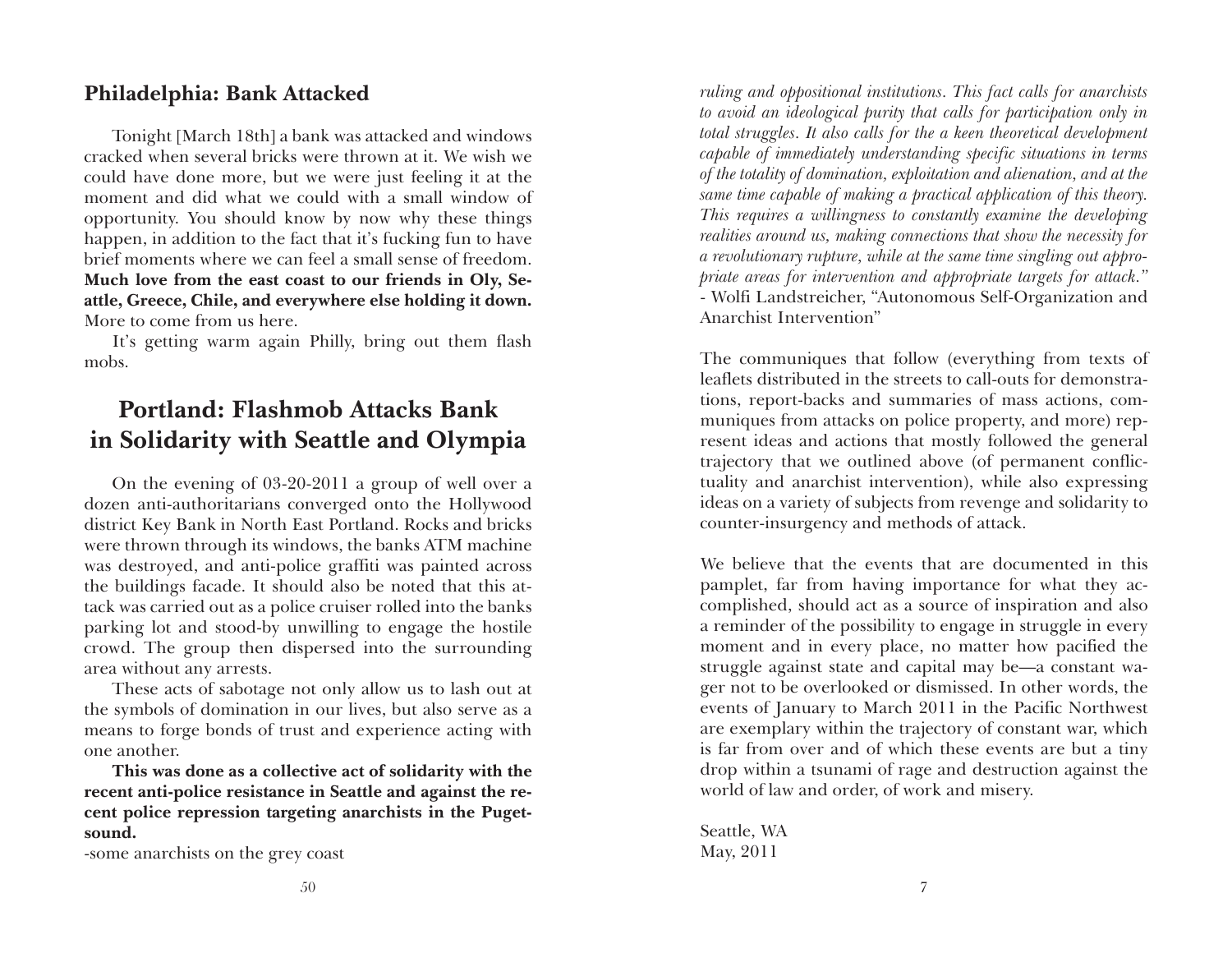## **There is No Justice – Just Vengeance1**

Today the jury deliberated over questions of whether John Williams was a threat to the Ian Birk, the cop that murdered him, and whether Birk perceived Williams as a threat. Only half of the jury believed that 'Birk felt' Williams was a threat, and most believed that Williams was not actually a threat to Birk. The answers to the questions posed to the jury are obvious. More importantly, they are irrelevant. The four or five rounds that the pig fired in a matter of seconds are an indication not only of the fact that Birk was out for blood, but also that he—and cops in general—are afraid of us all. They hide behind a badge and a gun because they are fucking scared. But so are those willing to engage in dialogue with them.

This act of murder is one of the countless deaths done by this murderous system. The forces of power will ensure that the cop gets off. It is dangerous to fall into the trap that the police and the media are setting with their two-faced promise that "this situation will be dealt with" through a democratic process of consensus and compromise. Calls for reform, for better police training, play perfectly into the game that ensures we remain complacent, controlled, and in our assigned places. Reform is not a solution but another iteration of the problem itself.

Equality before the law is a myth constructed to ensure the continuation of this murderous system, to keep the powerful in positions of power. Law rests on a mystical foundation as well. That is, law does not have a legitimate ground other than the exercise of power at the moment of its insertion into the social order.

### **Olympia: Arson attack on police station**

Responsibility has not been claimed for an attack on an Olympia, WA police station with an incendiary device on the night of March 15th.

### **Santa Cruz: Police Car Attacked**

Two Santa Cruz County Sheriff Department vehicles were attacked on the night of March 15th. Their tires were slashed and etching fluid was thrown onto their windows **Seattle. Montreal. Bahrain. Fuck the pigs.**

### **Vancouver: Probation Office & Signs Painted**

On the night of March 15th, the front of the probation office on Commercial Drive, Coast Salish Territories (Vancouver), was covered with the messages: "Prisoners to the Street!" "Fuck the Police!" and the circle A. Large new signs installed on Commercial Drive to help tourists find their way were completely obscured by paint as well.

**A small act in solidarity with comrades in prison on hunger strike in Chile and with comrades in the Puget Sound fighting the police!**

### **Montreal, Quebec: Public Security Ministry Vehicles Attacked**

Several vehicles belonging to the Public Security Ministry of Quebec were doused in paint stripper and had their tires slashed [on March 17th]. This Ministry oversees the provincial prisons and police forces.

**Big ups to people who have been out on the streets in this city recently in solidarity with arrested anarchists and against the police, and also to people engaging in struggles against the police in Seattle and the Pacific Northwest.**

<sup>1</sup> A few hundred copies of this leaflet were distributed by anarchists at an RCP-organized rally in Seattle, January 20th.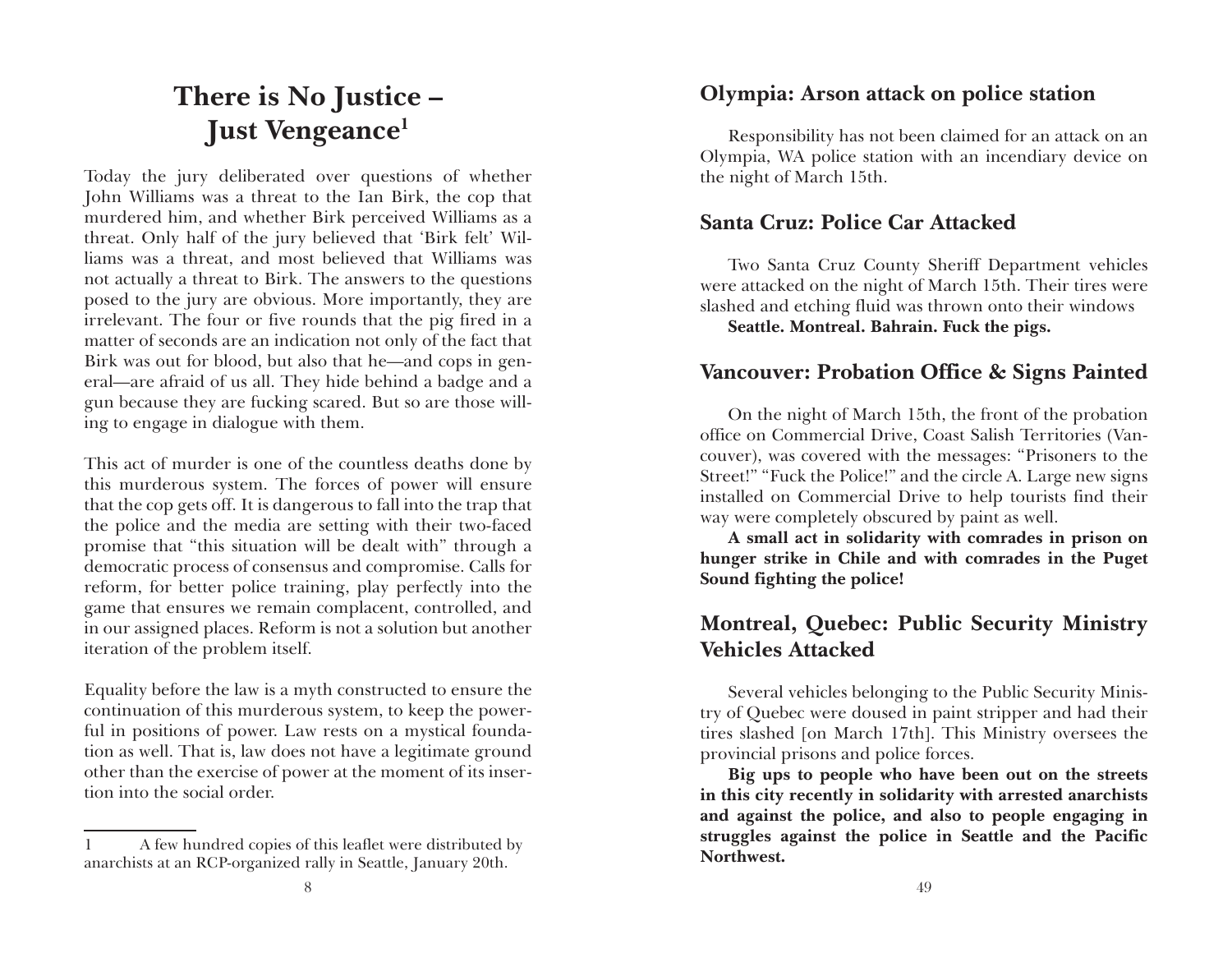We have been taught that this is human progress, this constant scarcity. The lie perpetuates that government is of the people, that our choices and votes matter, but the truth is a power elite manipulating a few different shades of shit. Republican or democrat, liberal or communist; it's all the same cage with windows meant to pass for freedom.

While we're told to grow up, to quiet our rage, to check another ballot, wait another decade for change, our limbs and minds grow weary. Through the bars, our dreams and desires yearn to overflow, for something different. Some of us claw at the walls where many have died before, fight for one last glimpse of the sunlight. Anarchists.

#### BELIEVE IN EACH OTHER, NOT THE STATE

The media and government call anarchists silly idealists and terrorists; maybe we're both. But theirs is a system based in lack, and we have no need for them. Anarchy means 'no rulers'. You don't need a boss to get things done. You don't need a church to choose right and wrong. You don't need police to keep you safe. You don't need a government to tell you how to live.

Anarchism means destroying the forces that seek to keep us on our knees, as much as it means finding your friends, lovers, families and communities to have each others' backs, with unbounded rage and joy. The riot that spills into the streets with dancing and laughter, the potluck that leaves everyone fed, the social center filled with books and ideas, the friendships based in affinity and unconditional solidarity, the window smashed to let in the light from outside.

A world where we are not caged and alienated from ourselves, our land and others is not only desirable; it is entirely possible! Do you see the window?

xoxo some anarchists

The outcry for the prosecution of Ian Birk for murder—for the power of the law to bring down its heavy hands upon the murderer—reinforces state power. "Police accountability" is a contradiction of terms. The police are the overt, violent front of a war that is waged against us in innumerable ways. They maintain the social order as it exists: all of us below and one percent at the top. They are slave drivers of our everyday lives who uphold the interests of the elite. The police exist precisely to act without accountability.

In the aftermath of a traumatic event in which the police suddenly and brutally reveal their true face, the mayor and the chief of police and other politicians—as well as their lackey media—offer such promises as "justice" to distract us from the reality of how fast power decomposes. We have glimpsed the fragility of this system in the fear in the eyes of the cops, in the quivering of Ian Birk's testimony. In every gesture of condemnation of the cops there is a germ of revolt against the entirety of this world that crushes us. The act of vengeance is infinitely sweeter than anything this world could offer up.

#### **THERE IS NO JUSTICE – JUST VENGEANCE! OFF THE PIGS!**

## **Let's Burn the Bridges They Are Building**

### **Demonstration Against Police January 27th**

This is a call for participants in a demonstration against the police on Thursday, January 27th at 5:30 PM at 11th and Jefferson. This demonstration is being called in response to the announcement of the East Precinct Crime Prevention Coalition that John Diaz—the chief of Seattle Police—will be the guest speaker at their 6 PM meeting at Chardin Hall on Seattle University Campus.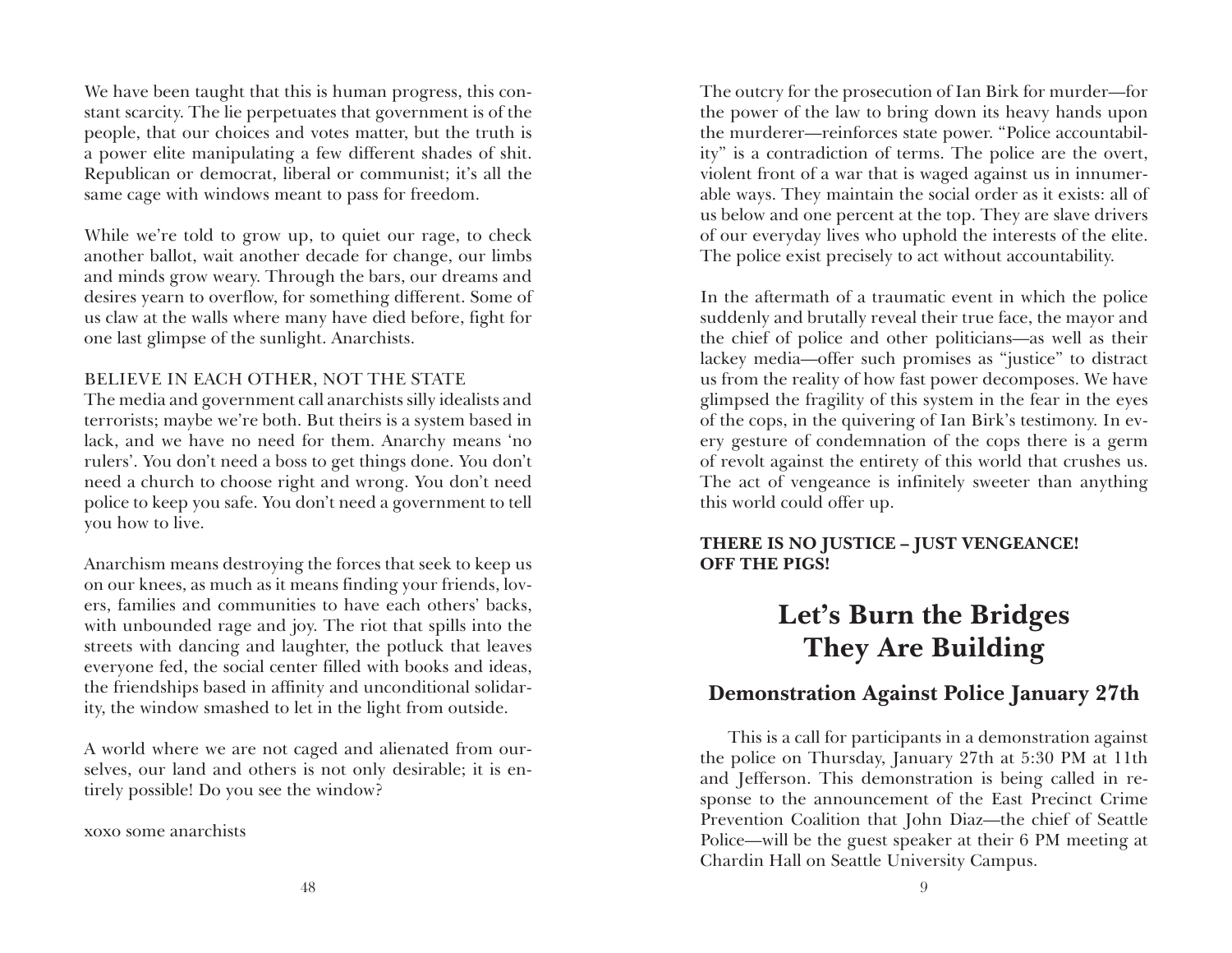The goal of the East Precinct Crime Prevention Coalition is to create "partnerships among residents, schools, businesses/merchants, the Seattle Police Department, social service and government agencies to effectively address public safety issues." In other words, this non-profit seeks to build bridges between Seattle communities and the police force. It is fitting that they would be hosting Diaz now: Seattle police have shown their true, violent face again and again recently. Diaz needs to construct such connections as well. Community meetings like this one, like the Stranger's insulting "Police Accountability Forum" (in reality, no more than a public relations opportunity for the SPD), and other recent examples exist to reinforce the liberal myth—which has neither a historical basis nor any clear analysis of our actual situation—of the police as a social service. As the resident politician of the police force, chief Diaz' role is to give it the appearance of a friendly-if-troubled public servant that listens to the concerns of its customers. We are expected to more or less accept the existence of his violent gang but ask for some meager reforms, such as the right to walk through town without being harassed, beaten, or shot.

The EPCPC also expects many questions from the community, who they have asked to arrive early and sign up in an orderly fashion to have a chance to ask one sixty second question each. (What can you accomplish with your sixty seconds, citizen—compared with what murderers like Ian Birk unleash in a mere four seconds.) In contrast, we gather in opposition to this sentiment; we recognize, like anyone who faced the violence of the police, that there is no desirable dialogue with the police. Cops have never existed to "serve and protect" us—they are the overt, brutal front of a war that is waged against us in innumerable ways. We recognize their very existence in our neighborhoods as a forceful occupation, and reject any supposed spokesperson of our communities that would have them as "guests."

Bring banners, leaflets, noisemakers, black flags, and your friends.

### **Why We Wear Masks**

We cover our faces and conceal our appearances for the simple reason that we have no need to be identified. In this world where cameras sit on every other street corner, where the police, FBI and CIA use every chance to profile us and to build up files on our activities, where participation in social struggle or public demonstrations can compromise our freedom and ability to act in the future, we see no reason to make their jobs easier for them. Just as we refuse to cooperate with FBI interrogations and police investigation, we're also going to make it as hard as we can for the systems of social control to crack down and break us. Developing a practice of (partial) anonymity in situations we choose opens up space for participating in actions for folks who would otherwise be risking too much be it legal status, immigration status, or employment. Not only does it make profiling more difficult, but it also helps to keep people out of police custody: the Seattle police and community snitches are having a much harder time identifying masked faces that were present at the demos on the 16th and 18h f February after Ian Birk got off. Wearing masks won't get us home safely all the time, but it does disrupt routine repression and social control.

**It is time we break them instead of letting them break us!**

## **Anarchists: What the Fuck Are They Doing?**

We live in a fundamentally untenable society, where the accumulation of wealth takes precedence over life. The legacy of *democracy* in the U.S. forgets that the land we live on was stolen through genocide; that slavery, patriarchy, the enclosure of land and our bodies greases the wheels of capitalism.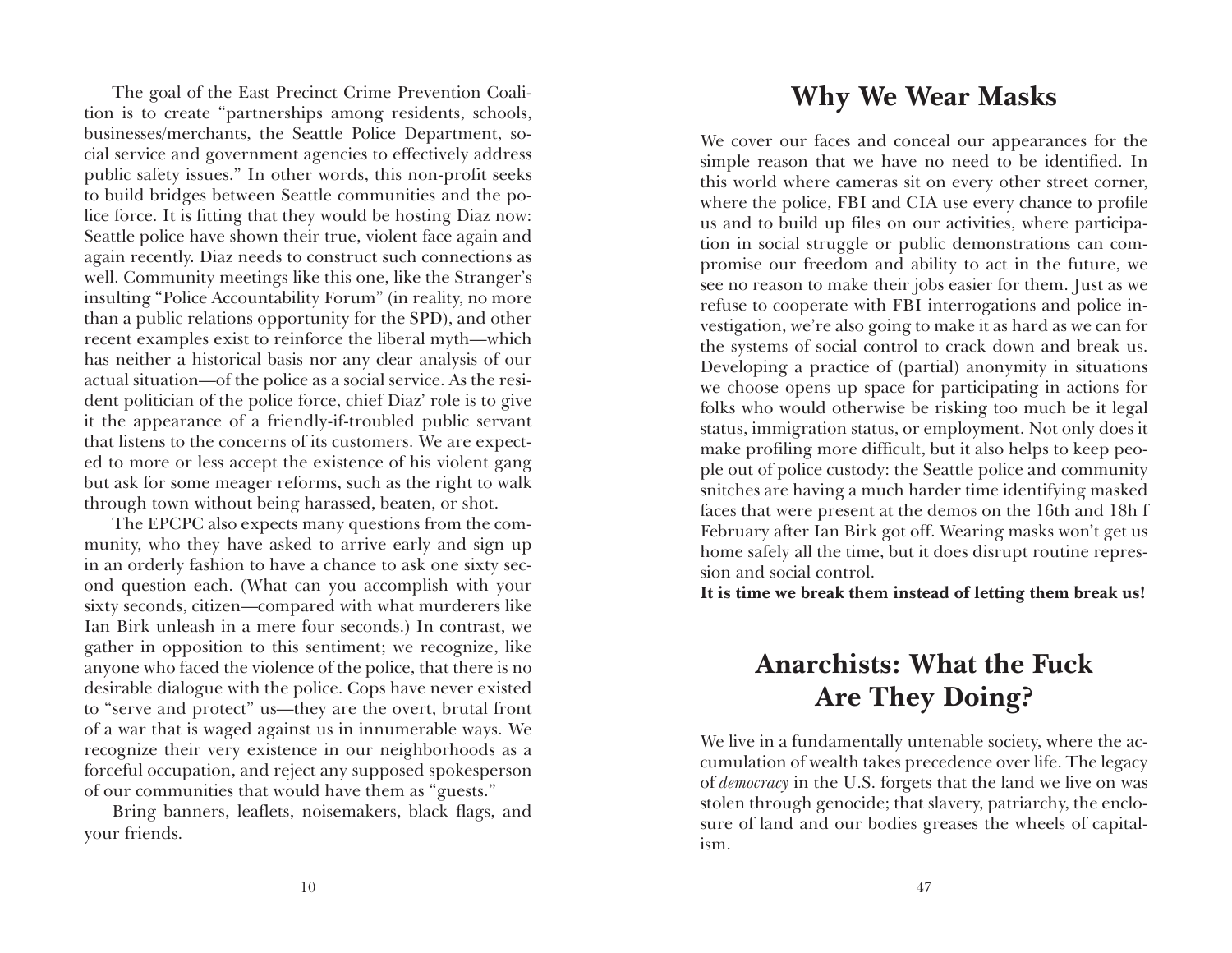### **What is an Anarchist?15**

Anarchists look reality in the face and desire its complete transformation: the elimination of exploitation and domination.

Anarchists recognize the one-two punch of the right and left wings of the state. The right-handed uppercut of market capitalism and the strong left hook that more government offers have taken turns pummeling people and the earth for hundreds of years. Anarchists are those who have had enough of it all.

Anarchists see the imposition of racism, class society, nationality, and patriarchy all playing parts in creating a world where a few own everything and the rest are forced to work for them in order to survive. A world that is also held in place by institutions of direct control in the form of police and prisons.

Naturally anarchists are decried as dangerous by cops, politicians, and the rich, and rightly so, because if anarchists had their way those roles would no longer exist.

Anarchists are also those who want to live in a world without hierarchy where interactions are based on mutual aid rather than the accumulation of power and commodities. Anarchists remain ever critical of themselves and bring their ways of thinking, acting and relating into constant question.

At the same time in world full of alienation and apathy anarchists are willing to act in accordance with their ideas.

## **Police Violence is Not an Accident2**

There are gaping holes in the efforts of police spokespeople, community members, and city officials to apologize and rationalize the ongoing violence of the Seattle Police Department. What we hear repeatedly are sentiments like, "They are just doing their jobs, which are stressful and dangerous," as well as, "These are isolated incidences." Dialogue around how to correct overt force demonstrated by SPD revolves around reform and "making the police remember who they work for."

While police accountability is certainly an issue that many communities rally behind for good reason, it also neglects the reality of the history of the modern day police force in the United States as well as who constitutes its body. You cannot apologize away an insitution that was formed to protect capital and the rich, nor can you deny the pattern of abuse in the SPD as being "isolated." In fact, a culture of violence intiated the police force and maintains it's power today.

#### **The Modern Day Police Force**

While the modern day police force has had several incarnations (including the commonly corrupt sherriffs and constables of days past), the system of policing as we know it today was never intended to protect citizens from one another: it was intended to provide insurance to slave owners who felt that their minority status in the South was a threat to their estates.

"Faced with the difficulties of keeping a major portion of the population enslaved to a small elite, Southern society borrowed from the practices of the Caribbean...There,

<sup>15</sup> This text and the next two are all from leaflets distributed at the March 15th anti-police demo in Seattle and other demonstrations.

<sup>2</sup> Text of a flyer distributed by anarchists outside of the police-community relations meeting on January 27th.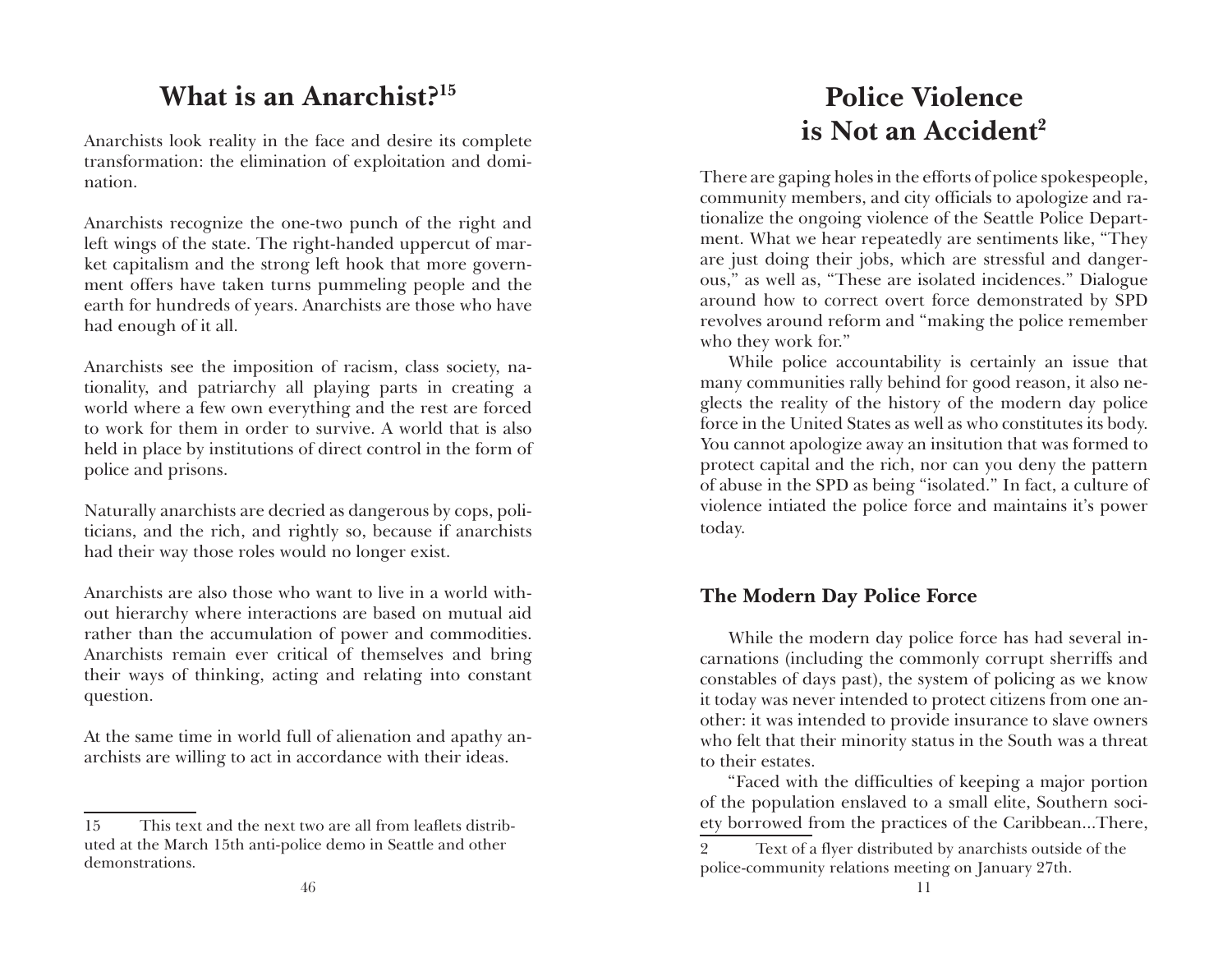slaveowners used professional slave catchers and militias to capture runaways, while overseers were responsible for maintaining order on the plantations...in the 1680s, the militia began making regular patrols to catch the runaways, prevent slave gatherings, search slave quarters, keep order at markets, funerals, and festivals, and generally intimidate the Black population." ("Our Enemies In Blue," Kristian Williams)

The modern day police force is modeled after these slave patrols and their job is to protect the social mechanisms of capitalism. Cops, SPD included, do not serve the public, they serve private interests. This is what is happening as they meticulously pick off the homeless, people with disabilities, and other marginalized communities who do not have the resources to fight back, and why they are so often not prosecuted.

#### **The Culture of SPD**

Recently the Stranger and the Seattle Times both reported on the newspaper written and distributed by the Seattle Union Police Officer's Guild, The Guardian. The Guardian is a monthly publication written by cops, for cops. The content in the SPD paper that both publications reported on include an open disdain for civilian insight into the way the SPD is run as well as flaming critiques of the racial and social justice programs implemented in the last 5 years. Editorialists in the Guardian go so far as to call Seattle city officials "socialists," as well as promoting the idea that social rights advocates are "enemies."

The Stranger spotlights Officer Clayton Powell's editorial, "Reality or Ignorance: the State of Being Out of Touch" (November 2010). Powell writes that cops should have access to racially and sexually charged words in order to relate to the communities that police are trying to develop credibility with. It is unclear at what point he believes using the "n" word in a community of color will "connect"

have seen what police violence looks like first-hand multiple times this past year. The minute someone is homeless, jobless, or can't handle the repetitious drone of everyday life, the pretense of police protection vanishes. They become criminal. For many others the semblance of protection never exists. Police murder is a war on all those who won't follow their every order, and those who don't fit the cut-out copy of citizen. All the excluded become dehumanized, explained-away statistics. Even after an inquest or after a resignation, police murder does not stop, and it won't, until there are no more police in the streets. Taking to the streets on our own terms is a step toward building resistance to the police on a practical level.

#### **No peace in the streets with police in these streets!**

### **Tacoma: Wells Fargo sabotage in solidarity with Montreal comrades**

Last night [March 13th] paint was thrown on a Wells Fargo and the ATMS were glued shut. This was a small gesture of solidarity with comrades in Montreal. "LE 15 MARS, LA VENGEANCE."14

#### **Tacoma: Police Car Attacked**

on the night of march 14th, a police car had paint thrown on it, etching fluid was used to ruin at least three windows. this action is dedicated to those comrades imprisoned in chile, on hunger strike since february 21st. solidarity knows no borders.

<sup>14</sup> At the time of this action, about a dozen comrades had recently been arrested in Montreal at a demonstration on conspiracy charges, just days before the March 15th anti-police demo where clashes and rioting often occur in Montreal.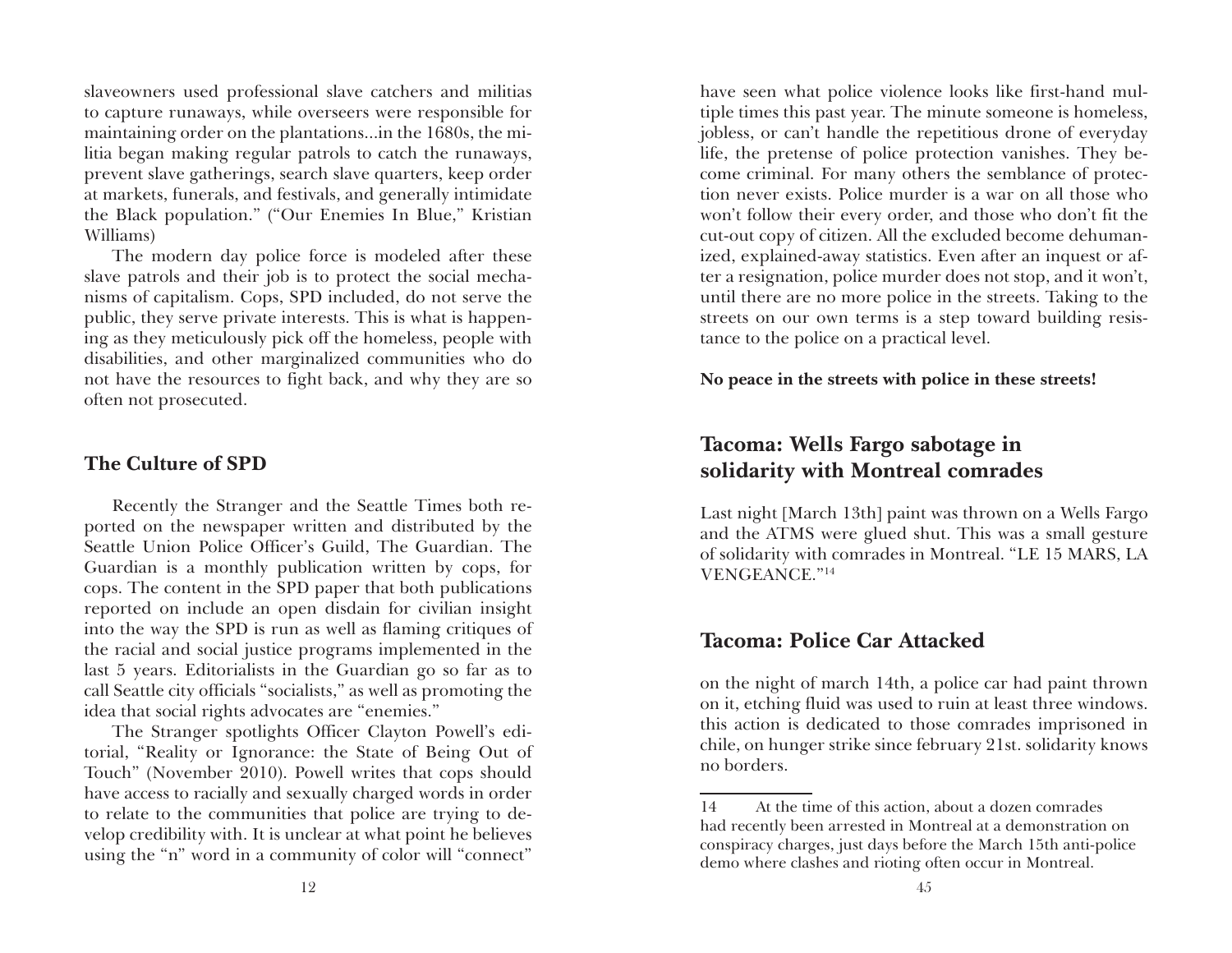### **ATTACK on Seattle Bank**

A Seattle Chase bank was attacked on the night of March 4th. They did not hear our laughter as we glued the ATMs and covered the building and windows in black paint.

This act of revenge was done not simply against the bank but against the police who protect the tortuous coils of capital. This is but a blow to this world of death with which we are at War.

**Nothing will be compromised; nothing spared.**

## **March 15 Demonstration Against the Police13**

March 15 has been a day of international action against police brutality around the globe since 1997. The specific date is significant because in Switzerland, on March 15, two children, ages 11 and 12, were beaten by police. M15 originated from the Black Flag group in Switzerland and from the Collective Opposed to Police Brutality in Montreal. People in countries across the world come out to the streets in March to express their rage against the police. In Montreal specifically, there has been fierce annual riots erupting from the depths of the dispossessed. This March 15, Seattle will be joining the rest of the world in the streets and the timing couldn't be more appropriate.

Traditionally, the day is titled "International Day Against Police Brutality" but this definition is limiting. We are calling for a demonstration "Against the Police". The brutality of the police is an inherent part of their role as the guard dogs of the bosses and the rich; it is not simply an abuse of power, but a symptom of power itself. Here in Seattle, we

13 Text of a post wheatpasted by the dozens around Seattle before the demo. No reportback from the demo

his whiteness to their systematic oppression by the police and State. Disturbingly, Powell recommends that other officers watch the movie "Kings of Comedy," particularly what Bernie Mac has to say about using profane language such as "Motherf\*\*\*\*r," in order to appreciate officer's abilities to utilize problematic language.

It should be no surprise then that Powell, unable to understand the racism behind a white cop using the "n" word, was also investigated by the SPD in 2000 for threatening and stalking his ex-wife. The Seattle PI reported in an article on July 23, 2003 ("Cops who abuse their wives rarely pay the price") that these charges were not taken seriously by the department and Powell was not disciplined.

The Times reported that City Councilmember Tim Burgess said, of the Guardian editorials, "[the comments are] not consistent with the values of the police department or the rules of behavior the department sets for our officers." Taking a brief look at SPD's history of recent violence could, however, prove otherwise.

### **SPD's (Incomplete) Recent History of Violence**

\* May 2009, Christopher Sean Harris was chased down a street in Belltown by unidentified men. In reality, Deputy Matthew Paul, who was not identifiable as a member of the sherriff 's department, shoved Harris' head into a wall and crushed it, resulting in a catastrophic brain injury that only recently won Harris a \$10M settlement.

\* November 2009, 15 year old black youth Malika Calhoun was slammed into a wall and punched twice while being detained in a holding cell by King County Sherriff 's Deputy Paul Schene.

\* April 17th, A group of Hispanic men are pulled over near Lake Union. Officer Shandy Cobane asserts: "I'm going to beat the f\*\*\*ing Mexican piss out of you homey. You feel me?" and stomps one of the men.

\* June 14th, two black youths crossing MLK are stopped by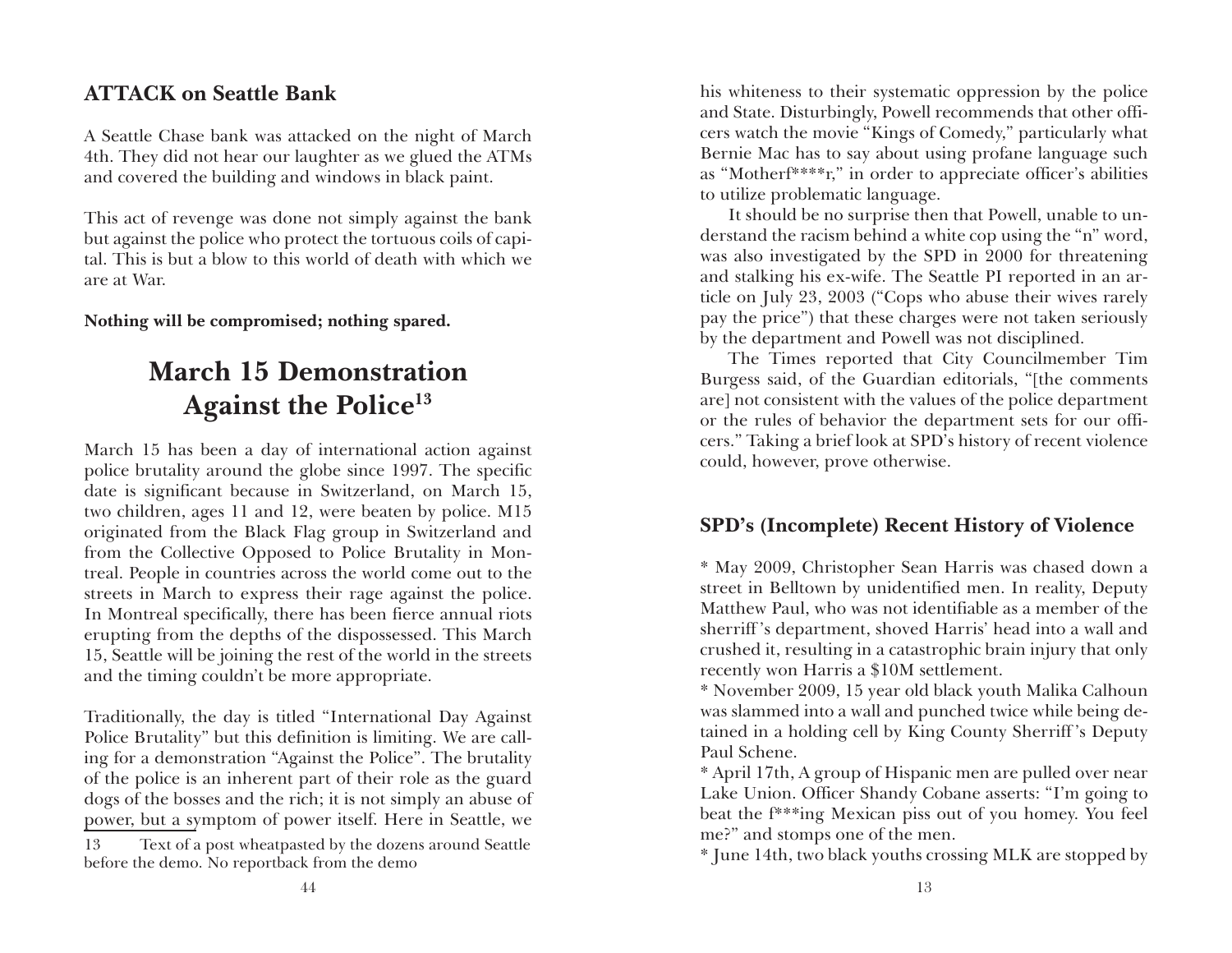the cops for jaywalking and one is punched in the face by officer Ian Walsh.

\* September 2010, 6 people shot in one week, 5 killed, including John T. Williams. Williams, a Native woodcarver holding a 3-inch closed blade, was shot by Ian Birk within four seconds of being accosted and ordered to drop his wood carving knife.

\* January 2011, a man is handcuffed and forced onto the ground, punched, and spit socked by two officers on Rainer Ave. S. after wandering into the street. Witnesses report excessive force

It shouldn't be a surprise that SPD invests time and energy holding community meetings intended for public relations outreach and then defames critics of the department in their private union paper. The Stranger reports, "'The intended audience is the police department,' says [Sean] Whitcomb. 'It's very police-y. It's specific jargon. They are writing to a specific audience.'"

The two faces of the SPD are meant to soothe the public while protecting private interests. They cannot accept money from the state if they are open about the internal culture they are cultivating. As author and police investigator Kristian Williams has said, "The main function of the police has very little to do with crime or enforcing the law and is more directed toward maintaining existing social inequality, especially those based on race and class."

It is a mistake to believe that the police can be reformed. If we wish to take our lives back from the chokehold of the prison industrial complex, we must abolish all its servants—including the police—and end our enslavement to capitalism and its enforcers.

This is an attempt by the police to counteract anti-police activity through identification, harassment, and intimidation.

In this effort we must ensure their epic failure.

**We saw the power of solidarity in the days of action in west coast cities at the end of February. West coast and everywhere else, now is the time to act.**

## **Olympia, WA: Police station attacked in a retaliatory fashion**

On the night of March 4th the Seattle swine pulled a rebel behind police lines and proceeded to beat and arrest them. This infuriated us.

Later that night, two police vehicles were smashed up and the station itself received a few love taps that they won't be forgetting anytime soon.

Anarchists, now is not the time fear the baton of a pig and slink into hiding. Now is the time muster up courage, scheme evil plots, and seek revenge. This was not simply an attack against the police, this was a call to make everyone of those motherfuckers pay dearly! Not just for beating a fellow rebel, but for the everyday management and misery these spineless bastards heave upon our backs. In the coming nights it is our deepest desire that others will take it upon themselves to launch a greater surge of aggression against the swine that fill our streets.

Pigs, there is nowhere for you to hide. Become firemen before it is too late.

-The Blood Thirsty.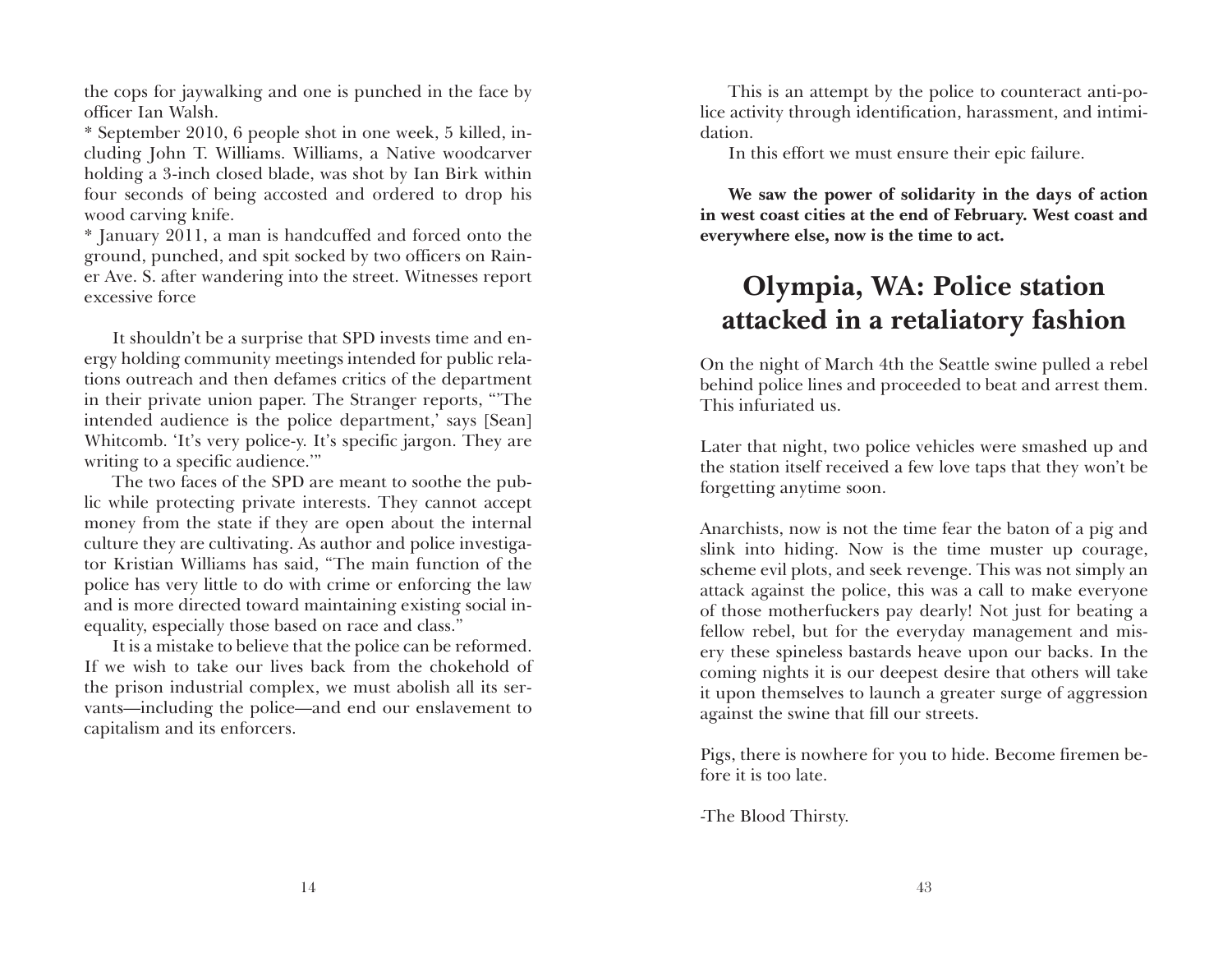bike lights. They pushed the march onto the sidewalk almost immediately and kept it corralled, while riding horses into the march to trample, push and separate people.

After about twenty minutes of marching and handing out fliers on the sidewalk surrounded by a sea of pigs, the cops decided to arrest someone for no apparent reason. The protesters reacted by yelling, demanding his release and moving in closer. Two more arrests were immediately made; one individual was repeatedly punched in the face, head, and back during the arrest behind police lines. The demonstration dispersed.

In recent weeks there has been lots of media attention put on Seattle anarchists; it comes as no surprise that last night the media parroted the police reports.

Today 14 people went to the jail to post bail for those arrested last night and wait for their release. While people were waiting in the lobby, jail guards called police, although nobody knew this. The cops did not arrive until the arrested person was released and everyone was walking away. Four cars of cops detained the whole group and more cops arrived for a total of fifteen donut-loving cowards. People were told that they were being detained for trespassing at the jail and were asked for identification. Recognizing that this was an attempt by the police to identify people involved in the recent anti-police activities, everyone refused to identify themselves. Six individuals were arrested, presumably based on photographs and information that the police were checking. One of the detained had an anxiety attack and was taken by ambulance to the hospital accompanied by a friend. The remaining six detained were told they would be released if they provided identification, which they did. They are not "permitted" to be on jail property.

It's been five hours since the six arrested individuals were seen entering the jail in cuffs, and they have not yet been booked.

### **Second Seattle General Assembly to Address the Problem of the Police**

Calling all Pacific NW anarchists, anti-authoritarians, autonomists, etc. to come together, make connections, and talk about the increasingly hostile environment we find ourselves in and what we are doing about it. This General Assembly will vary from the 1st held in September in that there will be space provided for groups to share their work and progress or challenges in struggle against the police, as well as discussion regarding potential collective or individual action regarding Ian Birk's recent inquest. You may be familiar with Ian Birk's name—he is the cop who murdered John T. Williams.

Our aim is to encourage the momentum of resistance to the presence of police in our lives. We are uninterested in a discussion of better police training. Arguments for police reform are not welcome at this assembly. If you choose to express good faith in this violent and oppressive system you will be asked to leave. The only requirement for attendance at this assembly is the desire for the total abolition of the dominant social order that commits violence against us—including the police force. To this end, political parties are unwelcome—including so-called "revolutionary" ones.

## **Call for a Demonstration Outside Stranger's "Police Accountability Forum"**

Seattle's "alternative" weekly gossip rag has organized a press conference for the SPD and local politicians to make political posturings and clean up their image. They are calling this a "Police Accountability Forum." See previous critiques of "bridge building" efforts [above].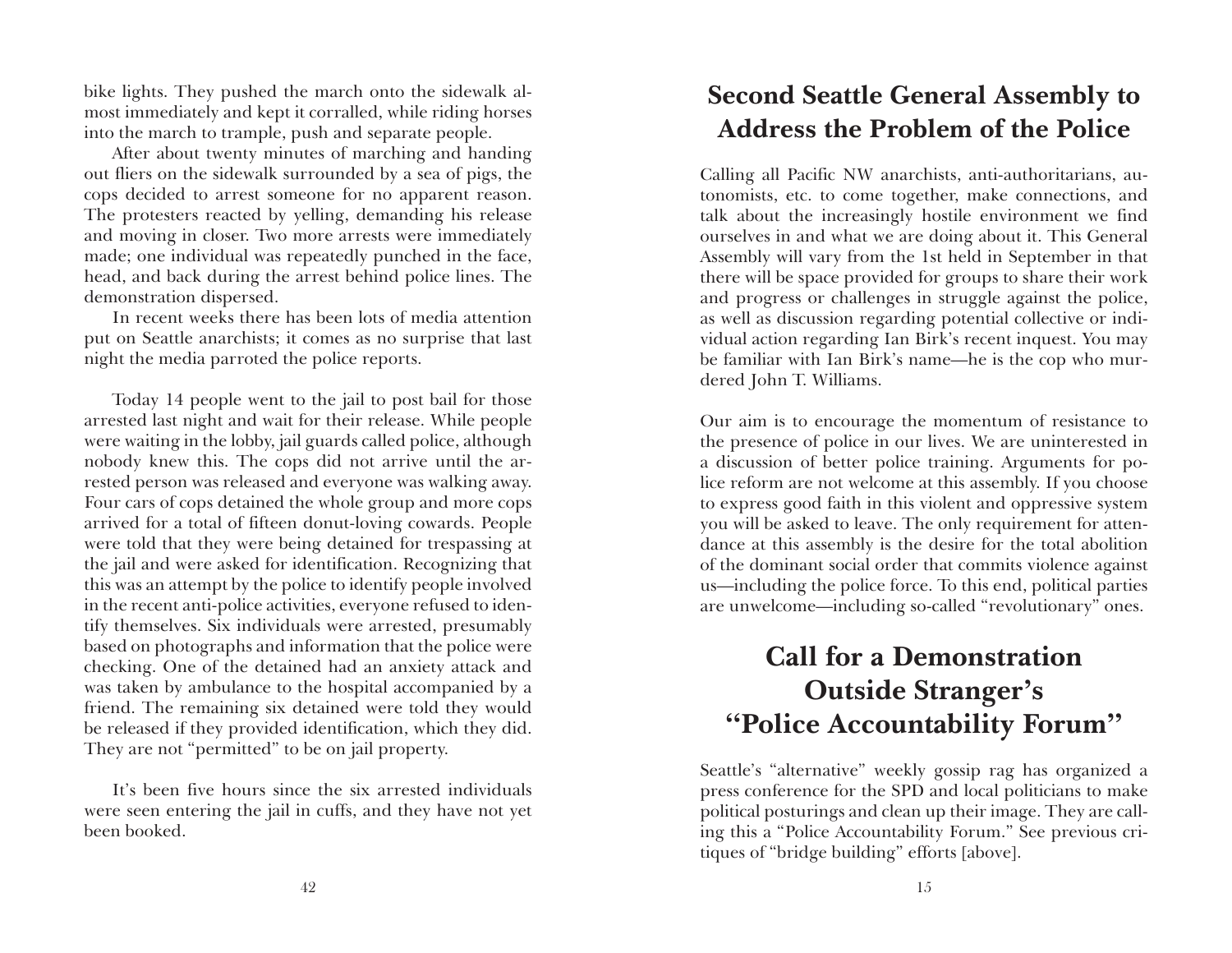Meet at 6:30 Thursday, February 3rd at City Hall on 5th and James. The demonstration will be a visible and vocal manifestation of the refusal of any sort of dialogue with the police, the politicians, and the make-believe journalists who pretend to critique them. Bring leaflets explaining your analysis, banners, black flags, noise makers, and your friends.

### **The End of Dialogue3**

The media experts are at work. Their desks are covered in putrid piles of reports; the towering images they put to use legitimizing the spectacle driven world. We saw their attention at the killings by police in the region. We read the reports detailing the goal of social peace through police and civilian dialogue. The 'alternative' newspaper *The Stranger* offers us their assurance: "We need to bring people together who can acknowledge why people are upset and that the vast majority of Seattle officers are working honorably." By now, we can only meet their call for education, and the appeal good intention of the police, with laughter.

They are not interested in our comfort but in their own. There was never any question as to their true intention. It is perfectly clear who they have come out to defend. They are hosting this recital, a show of civility and good faith in authority to insure that nothing disrupts their quiet world of order.

While they *play at* being advocates of human rights they do nothing to question the social organization that ensures death at the hands of police—that is Democracy. The mayor, the chief of police, and the whole syndicate of politicians are the generals of a war. Like the coercive ideologies of Equality and Justice, the media work to preserve the existing social and economic system based upon division and mediation. Everywhere mediation.

4720 SE Hawthorne Blvd.

We did this in solidarity with our comrades in Seattle and the recent uprisings against the police on the west coast. It is our hope that our struggles, and further, the struggle of all anti-authoritarians, will be mutually inspiring. The police have always used violence to uphold the institution of capitalism, and for that they should expect nothing less than to be attacked.

#### **Against Police and the Prison World They Maintain**

-Portland Anarchists

## **An update on the past 24 hours of repression against the anti-cop demo in Seattle**

Mar 5th

Last night, March 4th at 7pm in downtown Seattle, a small demonstration was held against the police. Since their embarrassment at demos in the last few weeks, the SPD have changed their strategy of reacting to demonstrators and are now taking preventative measures to try to stamp out the collective rage that has been on the streets of Seattle in relation to police violence.

The police had mobilized in expectation of another physically aggressive march with a black bloc (see 2/12, 2/18, 2/26), but this demonstration had been organized at the last minute by Seattle Cop Watch and the general approach was to spread ideas, have a continued presence in the streets, and not initiate physical confrontation.

The police mobilized about seventy uniformed officers on horse, bike, and foot, as well as an unknown level of plainclothes deployment. The officers immediately began ticketing demonstrators for minor offenses such as littering (throwing fliers or dropping cigarette butts) and not having

<sup>3</sup> Several hundred copies of this leaflet (and others) were distributed outside the forum and tossed in the lobby of City Hall and on the streets outside.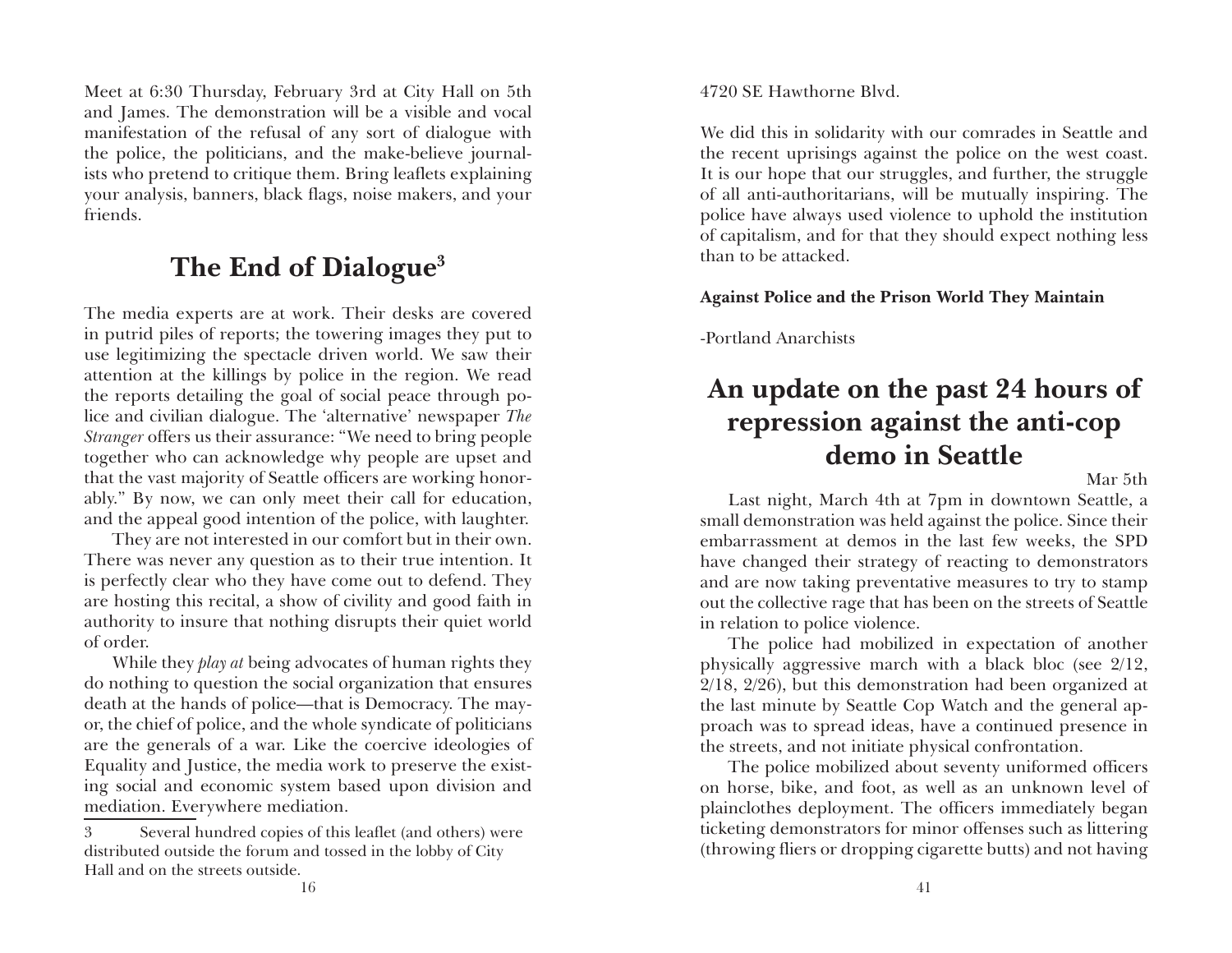as of now, rioting, obstruction, and pedestrian interference (but have been stayed-to be charged potentially at a later date-or not at all).

This action was prompted as a continuance to the anti-police climate that has intensified over the last two weeks. Our intention as anarchists, is purely conflictual in nature, in so, we intended to create the space for agitation and attack. There was no public call outs made, in order to use the element of surprise on our enemy, the police. Seemingly this worked successfully, but also, it should be noted that it wasn't just the surprise but also our presence of no compromise in the streets that kept the cops at bay. What we lacked in numbers we made up for in our ability to be flexible and act quickly.

Our dreams are in the streets! Against the police and the prison world they maintain!

### **Tacoma police department building attacked**

On the morning of February 28th, a Tacoma Police Department building had all its windows smashed out and some paint thrown on the facade.

This was done as part of the West Coast call out for two days of action against the police.

Solidarity is our weapon.

### **Portland Police Substation Attacked in Solidarity with Seattle Comrades**

On Sunday night the 27th of February we smashed with rocks the windows of the Portland Police contact office at

The media are the front line, employed to enforce obedience. If the police catch you out of line you may get four rounds to the chest. But it is the media that kills calmly by waging an ideological war against any abnormality, any act of rebellion. It is through latent forms of violence that try their best to pacify us.

Today's forum is more than an opportunity for the police department to perpetuate the lie of 'community accountability.' It is a tactic to ensure that the media and the police work as one to assimilate any spark of spontaneous rage before it has time to catch. These institutions are working together to create a harmony of surveillance and discipline as part of a grand attempt to standardize behavior, create reality and decide the appropriate response to police. They will do everything within their power to assist the goal of the police at transforming rage into collective submission.

None of the murders or attacks by the police are the exception. They are, on the contrary, the rule. The very logic on which this society is based is one of death. It is a society dedicated to the myth of equality before the law. But this fragile pane is shattered when a cop lives up to his true duty of executioner and gets away with it. This is where the media step in to reassemble the illusion of social progress and protect the interests of the ruling class by proposing questions about how to move forward.

Our contempt for the media is inextricable from our hatred of this entire world. Representations in the media are mythical and compressed. They reduce a series of events into one static illustration placed within the logic of capitalism. What was previously a fantasy of communication is now a game of abstraction. It is not the job of the media to record reality but instead to create it by encouraging linear thinking, social progress, fragmentation, specialism, thinking in parts. The story about one bad cop perfectly illustrates this compartmentalization.

The question posed by *The Stranger*—"where do we go from here?"—can be cast upon the trash heap of history.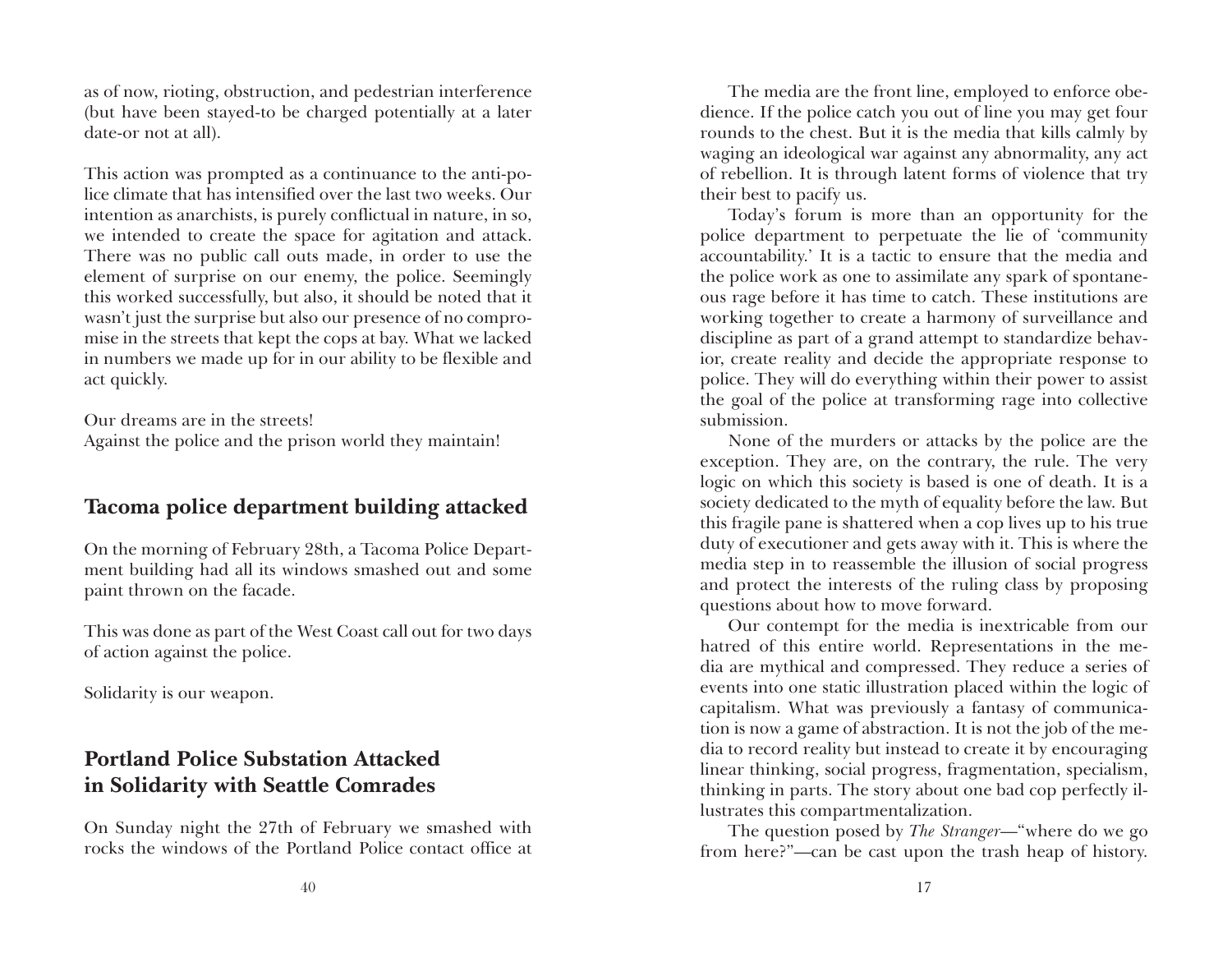The only question remaining to be addressed is that of *their* very existence.

**fire to the media! fire to the police!**

## **Report from Noise Demo Outside Seattle Jail on Sunday Night<sup>4</sup>**

On Sunday night [Feb 6th] at 10pm around 40 people met in front of the downtown Seattle jail on 5th avenue. They proceeded to make noise with bells, pots, horns, yelling, screaming, howling, chanting, and the like. People yelled such things as "Hate, hate, hate, the hate inside of me. All cops are bastards, A-C-A-B!" and "cops, pigs, murderers!" A surveillance camera was taken down, a grate from the guards parking lot was ripped down, and a trashcan was thrown at a cop. A lot of noise was made for 40 minutes. People locked in jail were banging on the windows of several stories and could be visibly seen from across the street.

Many people came out to support their friends who, in the early hours of Superbowl Sunday, were threatened, attacked, and arrested by the police in their home. Two are now being held on false charges, and one has been released but still faces false charges. This all took place during a climate of escalating tensions with the SPD.

#### **Solidarity with all imprisoned comrades, and those resisting police repression.**

Addendum: A report from inside the jail earlier that day said that chants of A.C.A.B. were being exchanged between cell blocks. During the noise demo, on floor after floor we could see hands waving and banging on the windows. Lights out in the jail is at 10 PM—as the demo began to move in order to avoid being boxed in by the cops, we could see the

4 The demo was organized with a few hours' notice.

Everywhere, Bite Back!"12. People began to paint around the intersection on walls and on the ground, a roller piece was seen in the street reading in big white letters "Fuck the Pigs". Fences were cut down and thrown into the street. Caution tape was wound around the four poles of the intersection.

A cop pulled up within minutes but was sprayed down with a fire extinguisher into his window, causing him to leave immediately. Minutes later more cops came from the other direction demanding that people take down the caution tape, their demands were met with "Fuck you"'s as people decided to continue out of the intersection and up the street toward Capitol Hill. Bunches of tire puncturing nails were thrown steadily behind the group to push back the cops.

As the march reached the Hill, the group had grown to about 30 people in black. About 25 flags were seen waving in the air. Around 1000 fliers were thrown into the air throughout the hour. Along the way numerous newspaper boxes, trashcans, etc. were thrown into the street. Flares were lit, some were thrown back at the police cars tailing the crowd but went out before doing any damage. Antipolice slogans were sprayed on walls and buildings as the march progressed, like "cops = pigs = murderers", "all cops are bastards", "fuck pigs", "fuck cops (A)". At least one luxury car was damaged while others were attempted.

Upon reaching Broadway & John, paint bombs were thrown at an American Apparel, Subway, US Bank, Chase Bank, and a now defunct Bank of America. Several windows were banged on with sticks and other objects but failed to break. Shortly after, the group decided to disperse splitting off in different directions. Three people were arrested and released several hours later. Their charges are,

<sup>12</sup> Someone had punched, eye-gouged, choked, bitten and tried to disarm a cop in downtown Seattle a few days prior to the action.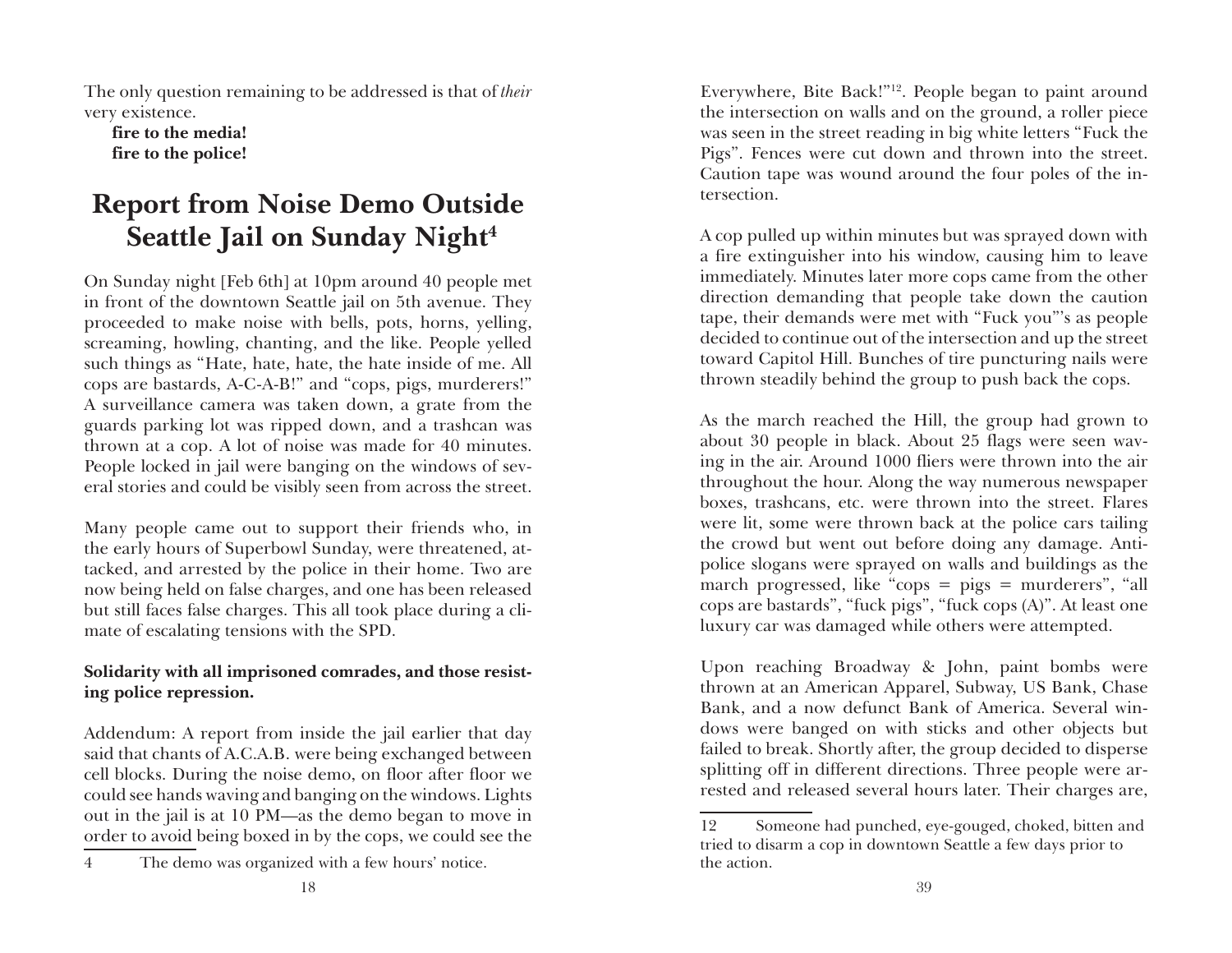## hot motherfuckers lookin real fly<sup>11</sup>

you: dressed in black, brandishing a flare and screaming feverishly, eyes lighting the city on fire.

i: couldn't suppress my lust as you roamed downtown like the streets belonged to no one and everyone at the same time.

you: yelled "A.C.A.B." until your bandana was covered in a frothy halo, though you're anything but a saint.

i: i am into hyperbole, state smashing, and reading cixious, bernstein and hocquenghem in the moon light.

let's meet up and talk about dialectics while we nibble each others ears and lament the return to normalcy. or maybe we don't have to return to normal.

When: Friday, February 18, 2011 Where: downtown I saw a: Transsexual (male to female) I am a: Transsexual (female to male)

### **Portland anti-police banner drops**

One said "History tells us that the police are the real criminals- Stop Them"

The second one seen says "The police are legalized terrorists- Stop Them"

## **Report Back from 2/26/11: Seattle Anti-Cop Action**

On the night of February 26th, 20 anarchists dressed in black with masks covering their faces met at the intersection of Boren and Howell (where John T Williams was killed) in Seattle. A banner was seen reading "Cops Murder

lights flickering on and off inside—the guards must have been doing this to try to warn or punish the prisoners. On the police scanner, the pigs discussed possibly needing to put the jail on lockdown. It seems as though ultimately this didn't happen.

Needless to say, the prisoners heard us and understood why we were there. **Our passion for freedom is stronger than their prisons!**

## **The Police Must Go5**

They cannot be replaced. We recognize the police to be a tool of capitalism and therefore we have no desire to engage in dialogue, only permanent conflict with capitalism and its many faces of oppression. We have nothing to lose and everything to gain; them, quite the opposite. If they want us to be silent, we scream! If we are pushed, we push back. If they talk of reform, we talk of destruction. If they want to 'Ian Birk' us, we want to 'Chris Monfort' them.6

#### **Jail the Cops Burn the Prisons**

 **(A)**

<sup>11</sup> A message posted online.at a 'missed connection' forum.

<sup>5</sup> Text of a leaflet thrown in the streets at the jail demo.

<sup>6</sup> One of the cops who beat and arrested the comrades in their home the night before had threatened to 'Ian Birk' (i.e. murder) the comrade who he was beating. Chris Monfort firebombed several police vehicles, murdered one cop and wounded another in Seattle in the fall of 2009.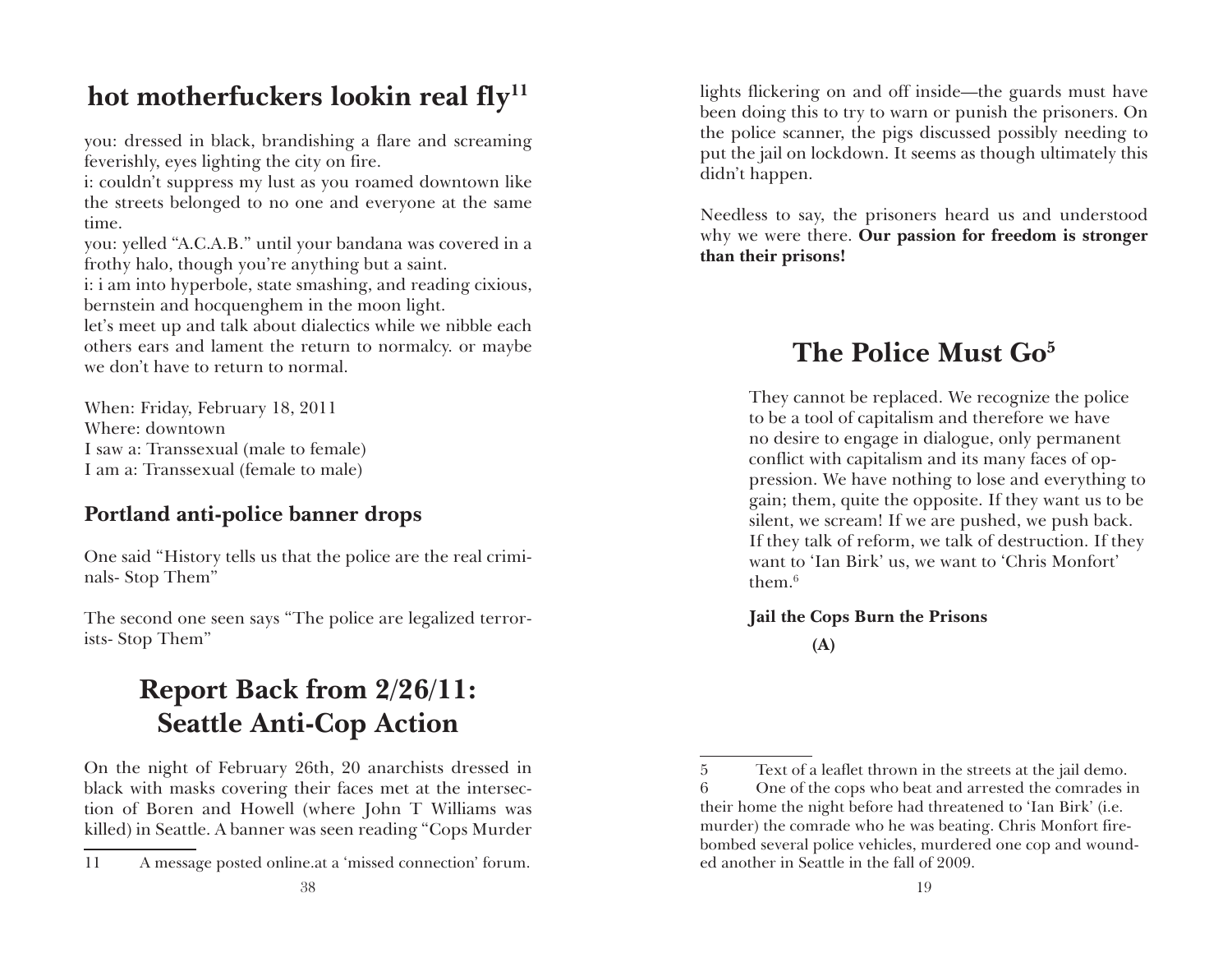### **Report Back from Seattle Anti-Police Demo**

On February 12th, 150 people met at Westlake Center in Downtown Seattle. Hundreds of fliers were distributed during the initial rally which had the title "Police Are The Absolute Enemy." The rally was predominately reformist and had been called by the October 22nd coalition, a front group of the Revolutionary Communist Party. However, the anarchist block, composed of 40 people dressed entirely in black, pushed the crowd into the streets and began to march.

As the march went on, thousands of the flier mentioned above were distributed. At Pike Place Market, a notable tourist attraction in Seattle, hundreds and hundreds of fliers swirled through the air, caught by the wind (a beautiful sight to behold!). On the way to the East Precinct Police Station, barricades were thrown into the road. Several people from the street joined in as the march proceeded, all of them filled with hatred towards the police. When the march reached the police station, the windows of a police cruiser were smashed out. At this point, the police moved in. Several of them were hit with the thick flag poles that carried black flags. Two people were arrested. At the time of this writing, they have been charged with misdemeanors.

**Solidarity to everyone fighting the police!**

The composition of the crowd that began the demo at 6 PM differed considerably from the crowd that confronted the police at the precinct at 10:30 PM, meaning that many hundreds of people participated in the march. The only things that remained consistent were the black flags, the anger, and the determination. The march functioned autonomously for 6 hours, drawing in members of the population who, at this point, do not hesitate to chant "What do we want? DEAD PIGS! When do we want them? NOW!"

Later that night, at 3:30 AM, the mainstream media reported that a community police station had been set on fire.

## **All Cops Are Bastards10**

We have no interest in preserving the social peace, or holding back the anger inside of us. In times like these when the way society truly functions shows its face, specifically by the murders at the hands of the police, one can begin to see how easily it could be anyone of us murdered or shot at. To question this killing (and every other one) and our response to it, other questions follow. Who holds power over us in this society? The police, the politicians, the bosses...

When we are enrage[d] and in the streets, when we respond by fighting back against the police, we are acting against our material conditions. The conditions that are imposed upon us by capital and the state, through forms of exploitation at work, through the measure of discipline at school, through the power held over us by politicians, and the killings by police. The ones who run the bureaucratic circus of politics like the mayor McGinn and the media's spectacular portray[al] of Ian Birk. That is why we want to attack every manifestation of their power. Whether it is on the streets, in the prisons, at our place of work and in the schools.

#### EVERYONE TO THE STREETS!  $COPS = PIGS = MURDERERS!$

<sup>10</sup> Text of a leaflet distributed by the hundreds on Feb 18th.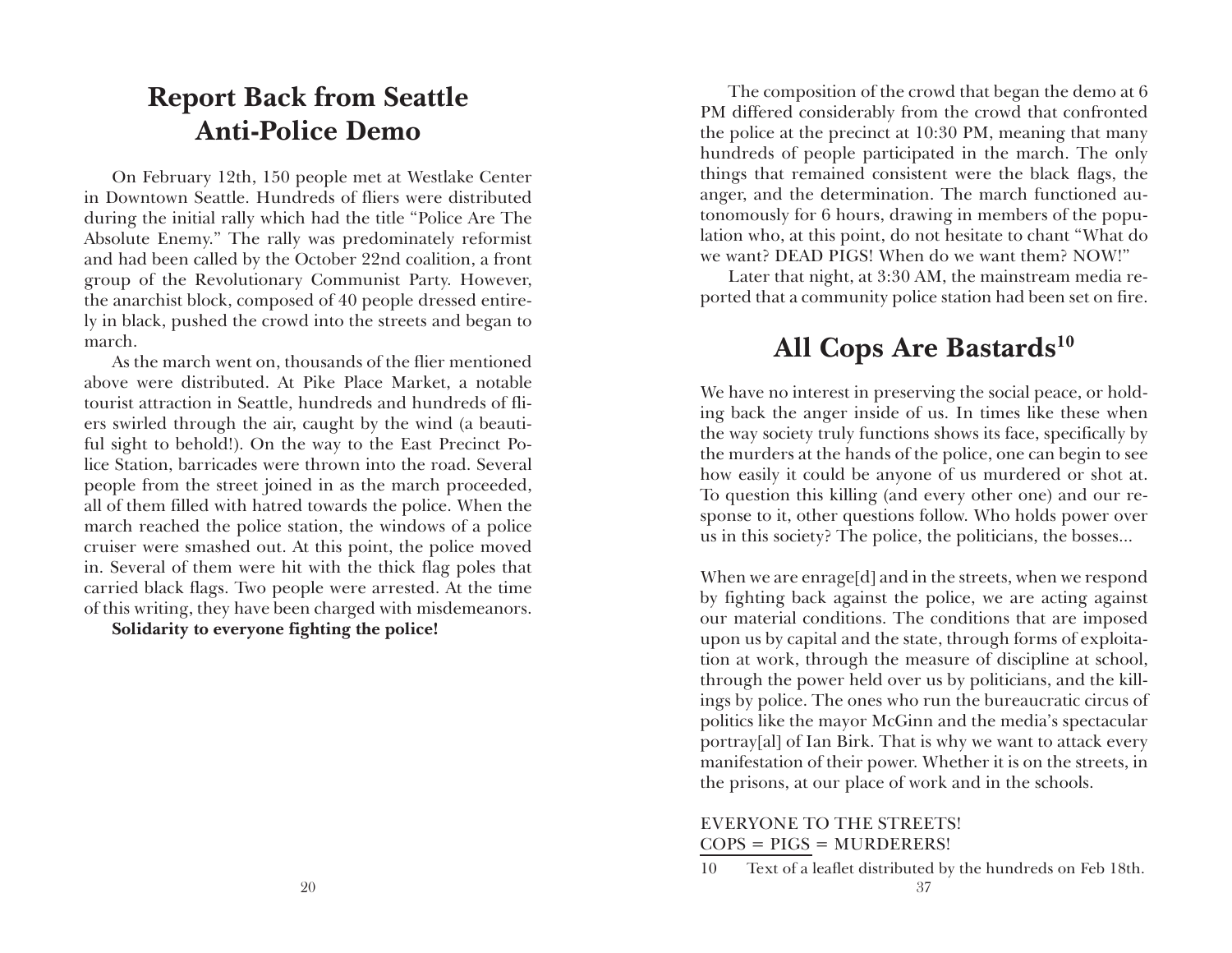chist block. The dozens of flags on wooden poles that were passed out by the anarchists were gladly accepted, as were stacks of leaflets to be thrown into the air.

The anarchist block pushed out the media when they tried to get inside their space during the beginning of the march. Road flares illuminated the march as it wound through the Belltown district. At one point, a Bank Of America had one of its windows smashed out. When the march reached Downtown again, the crowd had grown to just over 200. After the march took a turn into oncoming traffic, the rear window of a police cruiser was smashed out. The pig inside got out of the car but forgot to put it in park. The cruiser then smashed into the police van ahead of it, making the crowd go wild in applause and jubilation. In a panic, the police flooded the area and began to pepperspray people and back them up with their horses. Multiple cops were observed getting hit by objects and fists from the crowd. In one notable instance, undercover cops were outed by the crowd and then one was hit in the skull with the butt of a flag pole. A smoke bomb was thrown at the horse cops, causing even more confusion. At this point, the crowd in the area left and resumed the march.

Later, as the march continued, one person was arrested for (according to mainstream media reports) allegedly breaking the cruiser window. The march went to the jail and about 70 people held a noise demo for the people inside. After that, the marchers proceeded to Pioneer Square where they broke through a police line, fought with the police, and then marched up to Capitol Hill. There, it circled the streets and drew people out of the bars with chants of "Out of the bars, into the streets!". The march again went to the East Precinct, the place where a police cruiser had been smashed a week earlier in a smaller march. The precinct had been under siege and guarded by 60 riot police for the entire evening from 6 until at least midnight. When the march arrived, they yelled and threw objects at the police. After this, they left and continued onward. It is unclear when it ended, exactly.

### **Reportback & Statements Regarding the February 12th Anti-Police Demo**

The October 22nd Coalition (O22), well known to be an RCP front group, has controlled anti-police discourse in Seattle through their many rallies and demonstrations over the past months. While there has been an anarchist presence in this discourse, it has been largely dominated by the O22. With this in mind anarchists in the Puget Sound decided that it was long overdue to exhibit our own collective force at the most recent O22 rally on February 12th.

The demonstration began with a rally at Westlake Center in downtown Seattle, a busy pedestrian shopping district. About 100 people were present while members of the RCP, O22, and unaffiliated organizations spoke. As the rally was wrapping up more and more anarchists in black began to appear leafleting\* and holding a dozen black flags and two banners reading, "Cops=Murderers, Judges=Executioners" and "Police Violence is Not an Accident, All Cops Are Bastards".

O22 called for a march on the sidewalk after the rally but as they waited for the crosswalk to turn green anarchists formed a black bloc and pushed the march into the streets. The black bloc was composed of about 40 people, flanked by the two banners mentioned above. The march headed toward Pike Place Market. The black bloc drowned out the O22's chants and whining, despite the O22's two bullhorns, with "ACAB-All Cops Are Bastards", "Cops, Pigs, Murderers", "Seattle to Oakland-We Ain't Jokin'-Cairo to Greece-Fuck the Police".

Upon arriving in Pike Place Market hundreds of antipolice fliers were thrown into the air landing among crowds of curious onlookers and angry yuppies. Cries of outrage were heard from the latter who were more concerned with littering than the recent police violence. Moving away from the Market the march had grown to about 200 people. The O22 stopped to wait for a green light, while the anarchists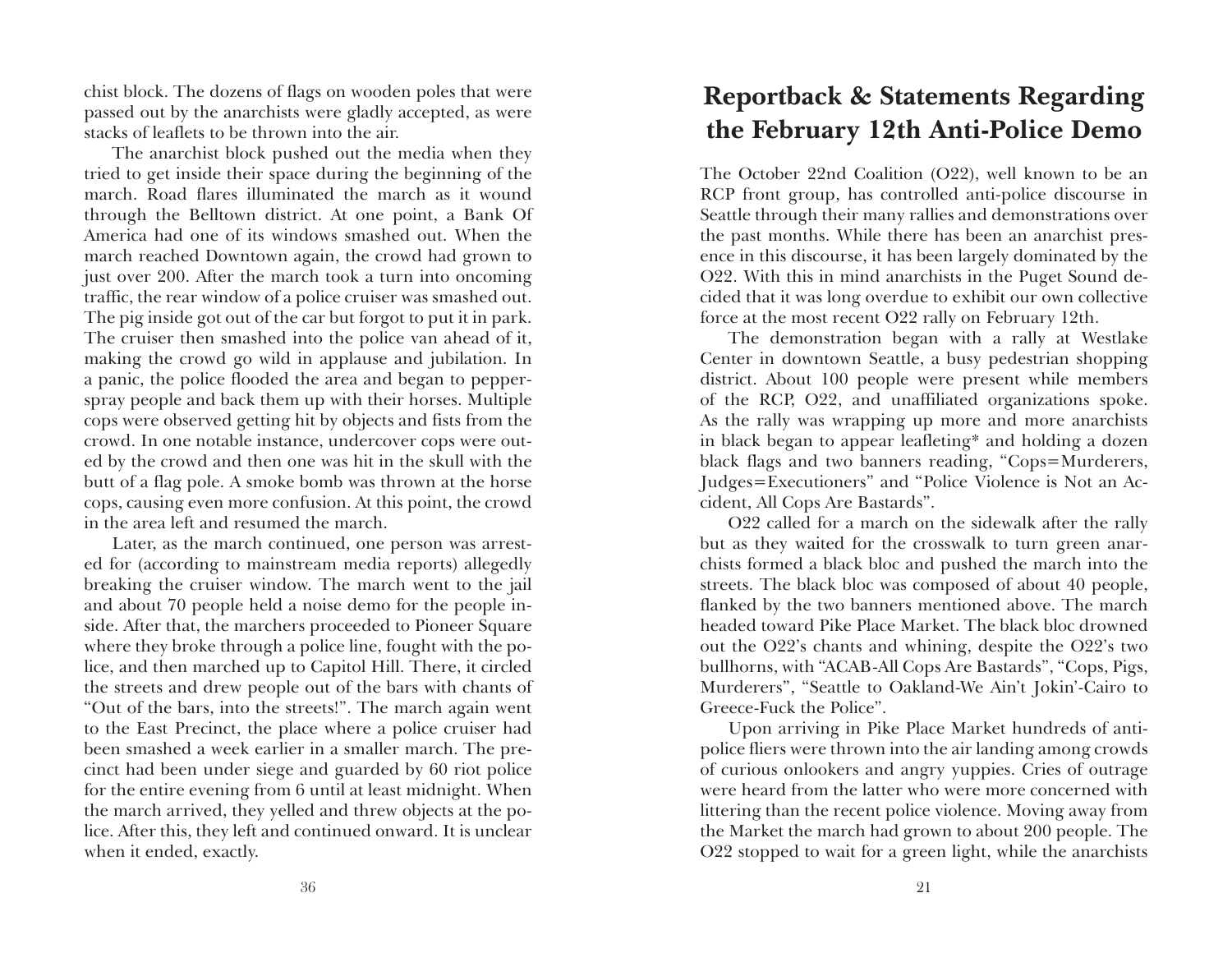moved forward into the intersection and up toward Niketown.

Going up the hill anarchists began to pull newspaper boxes, metal fencing, and other objects from alleyways and sidewalks into the street. These acted as small barricades against the police cars that were tailing the march. Onlookers joined the march, some of whom asked to carry black flags and shouted "Fuck the Pigs!", vocalizing and demonstrating their rage against the police.

By the time the march headed toward the East Precinct the march had decreased to about 75 people. Bike cops began to flank the march at this point. Just before the Precinct an unoccupied police car's front window was smashed out with a hammer. The police, evidently shocked by this act, responded two seconds too late, while people in the vicinity blocked them from grabbing the window smasher who was then able to escape. Two people were beaten and arrested in the mayhem. Their charges are unrelated to the window smashing. They were both released on bail that night, charged with misdemeanor obstruction.

### **Regarding the O22's call for justice:**

The O22 and other reformists called for justice in the face of police violence on February 12th. As anarchists we know we cannot find justice under the State and Capitalism. Instead, we seek vengeance. Vengeance for those whose lives can never be given back and vengeance for our own lives constrained by the tentacles of social control. We do not want a better system because, in fact, better only means more efficient for those who wish to kill and imprison us. We do not strive to reform those who love to see us on our knees. Instead we seek the total destruction of this system of domination, with our feet planted firmly on the ground.

#### **First Night**

On the night of Tuesday, February 15, the media began reporting that the City Prosecutor had decided not to prosecute police officer Ian Birk for the murder of John T. Williams. Soon after, an event appeared on Facebook, calling for people to meet at 6pm on Wednesday, February 16, for a night of protest at Westlake Plaza, a busy shopping district in the heart of Downtown Seattle. The next day, anarchists leafletted for the demonstration throughout Capitol Hill and into downtown. The first protest brought 600-700 people into the street, all marching without a permit. The crowd marched up to Capitol Hill and met a line of riot police guarding the East Precinct. The crowd was angry and volatile but there were no major incidents that evening, and the march was unable/unwilling to break the police line.

#### **Second Night**

Another Facebook event appeared that night, urging further action despite Ian Birk's resignation from the police force. The second protest, on Friday, February 18th, brought a fluctuating group of about 150 people out onto the streets, most of whom marched behind anarchist banners and some of whom held black flags.

Once again, the march took off without a permit. Thousands (literally) of anarchist leaflets were thrown into the air. Chants such as "An eye for an eye, the pigs gotta die" and "Cops and judges, we don't need 'em, all we want is TOTAL FREEDOM!" were yelled at the police.

Meanwhile, it was overheard on the police scanner that at around 6 PM, the West Precinct's outside gas line was disconnected and the entire building had to be evacuated. It is unknown whether this was related, or if it is true.

The anarchist block numbered about 50. There were perhaps 15 RCP acolytes, but they remained marginal throughout the protest (at one point, the chant "boring leader" was directed at them by the crowd). Most of the crowd was supportive and gravitated towards the anar-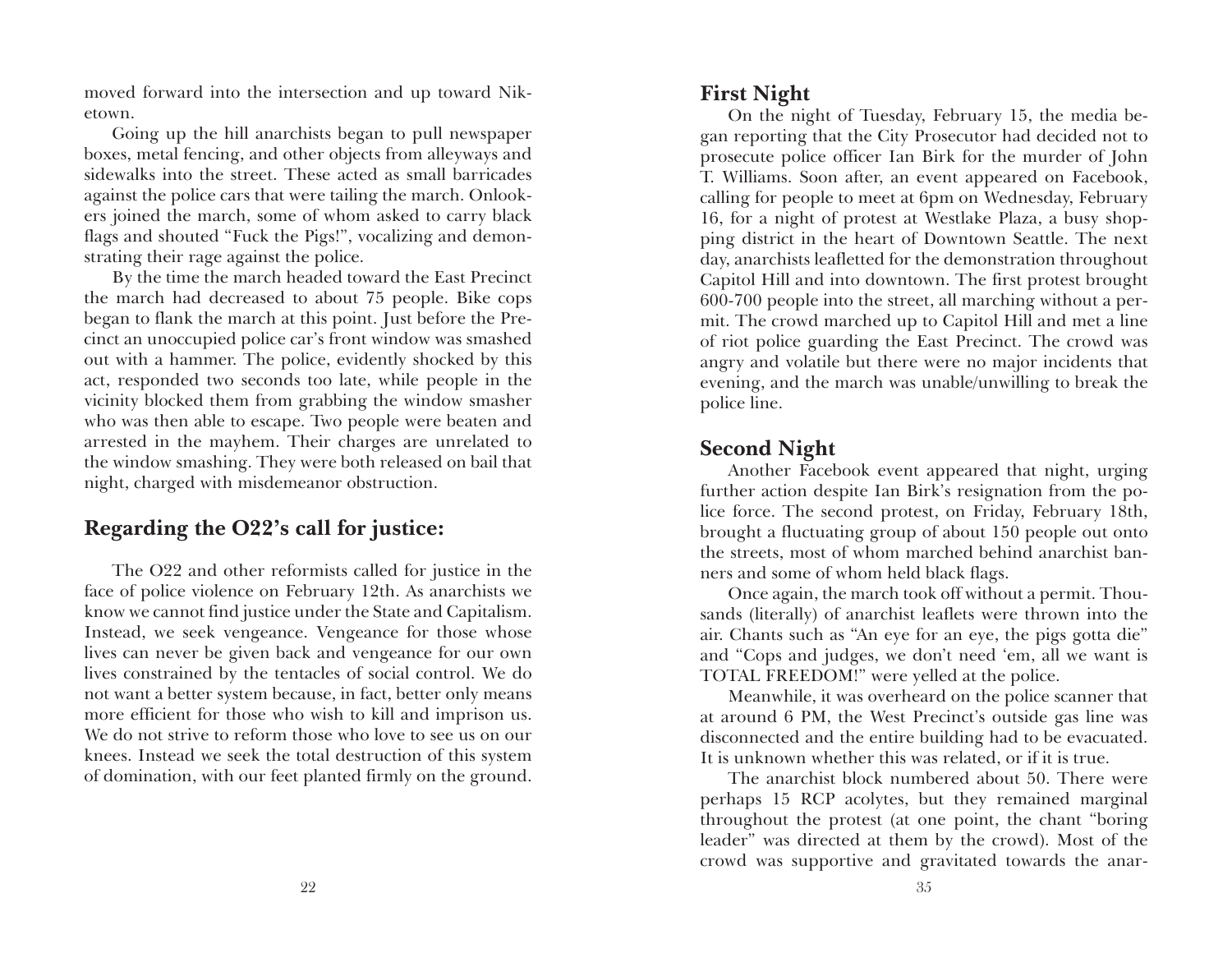One person was surrounded by cops after having fell in the commotion. An angry crowd surrounded him yelling "Cops, Pigs, Murderers" & "Let Him Go!". He was released back into the crowd. People scattered onto the sidewalk during the mayhem but quickly took back into the streets. Around the corner rocks were seen flying at stores, but failed to break anything (it seems). The march continued up the street heading towards the jail.

At this point many people began to disperse. One person leaving the march was detained and arrested. Two others were stopped as well, but were released, in large part to the march stopping and surrounding the cops. They are calling the arrestee the "window smasher". They are currently being held in the King County Jail with no bail. Expected to be released later today.

The march stopped for awhile, engaging in an impromptu small noise demo outside the jail. People made short speeches and tensions still ran high. The march continued up to Capitol Hill, lasting still a couple hours after, numbering about 50-75 people at that point.

There were reports of a cop being pissed on in an alley and many more people pepper sprayed.

The RCP people was also called out for the authoritarian organization that it is, many people in black and others not in black, were seen in the face of one RCP member. At another point the same person was shouted down with "Boring Leader!" from the crowd.

According to the mainstream news many hours after the demonstration ended a Central District police drop-in center was attacked with fire.

### **A Second Report Back**

This is a very short, incomplete recap of the most recent events in Seattle. It concerns only the anarchists, not the protests organized by the family of the deceased. Undoubtedly, someone else will write a more thorough analysis for those of you who don't live in Seattle.

### **Regarding the arrests:**

While it is unfortunate for comrades to have to endure the isolation and degradation brought down upon them by the police in such incidents, it is critical for us to remember that we are currently engaged in an everyday war. The lines are drawn, we have chosen sides, and the larger, better equipped, and more powerful side (the police) will take hostages.

If we let the threat of going to prison determine our actions then we enter a kind of mental prison in which our own fear becomes just as useful to the state as four concrete walls and a door made of iron bars. If we instead realize the position we have placed ourselves in, as enemies of the State and Capitalism, then we realize our trajectory as always leaning toward the possibility of arrest and imprisonment.

It is important to demystify the prison experience. This can come in many forms, from continuing the struggle in prison to sharing experiences of imprisonment with those who have not been jailed. First and foremost though, it must come with the acknowledgment that an arrest or a prison sentence does not imply failure or defeat in our struggle against domination.

If we are going to take ourselves seriously as anarchists, then we must take our position in society seriously and realistically as well. We are not activists who willfully march into the hands of the state for a chance at martyrdom while neither are we anti-social vanguards only acting at night, leading a double life. We are anarchists who wish to communicate socially but also realize that the State and Capitalism will never just disappear and that the time to act is now.

Repression is the natural response of the State. They will not simply slap the wrist of those who stand in their way. We do not wish to appeal to the courts nor to their police dogs. We express full solidarity with those who acted on their individual rage against the police on February 12th. As anarchists, we are neither innocent nor guilty, simply their enemies.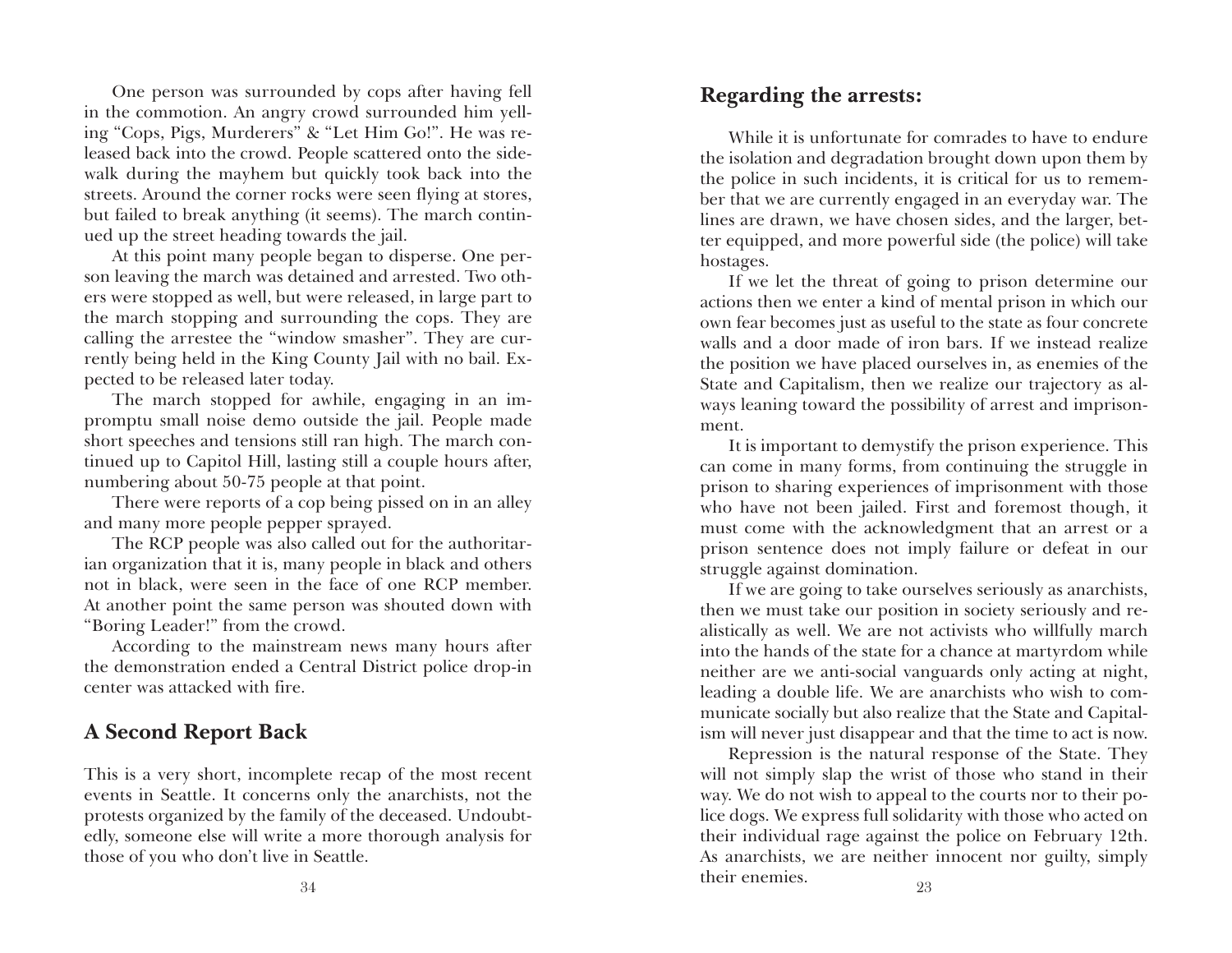### **Police are the Absolute Enemy7**

The demand seems to come from all directions: "We must work together!" Tracing this demand to its source, however, it becomes clear that it is the police who are begging us to work with them, that is to say for them. The message of cooperation and progress only gains its fictive everywhereness through the yapping mouths of the cops' lapdogs— -the politicians, the media outlets, and the well-to-do—-everyone, that is, who is infected with dreary normality and possesses a seat at the table which means more to him than his own pathetic life.

They fall to their knees at every act of rebellion. In the face of hot anger, the con artists deftly gesture towards the open doors of the democratic system through which a better world is promised!—-an unreachable world that lies always on the other side of a daily grind of work, submission, and self-sacrifice. They don't care to admit that the only promise this system has ever kept is that anyone who does not submit to the grinder will be cast into a cage.

The lies they offer up to calm our rage have all but run out. The coldness with which the cops carry out their duty chills one's nerves and, one by one, people snap. The deceivers busily bellow out a smokescreen thick enough to hide a war. But where there is smoke, flames can be found, and even in these times there burns an uncontrollable inferno.

The duty of every cop is social control. And not every cop wears a badge.2 The most insidious aspect of the SPD's effort to clean the blood from their hands is the attempt to find 'solutions' to what they are calling a 'disconnection with the community.' We hear them loud and clear: what they seek are more minions who will assist them in their job by becoming citizen-cops.<sup>3</sup>

It happens every time an uncontrollable fire breaks out. The cowardly people who will talk with the police and work lence is Not An Accident, All Cops Are Bastards". About 30 black flags were seen waving in the wind.

The rally quickly turned to the streets heading around downtown Seattle. Thousands of different fliers were thrown into the air\*. A black bloc was formed flanked by the two banners mentioned above. Chants were heard from the bloc ranging from the old favorites, "Cops, Pigs, Murderers" & Rage, Rage, Rage, the Rage inside of Me, All Cops Are Bastards, A-C-A-B" to others such as, "FTP, Fuck, Fuck the Police, Cops Are the Enemy, A-C-A-B" and "Cops and Judges We Don't Need 'Em, All We Want is Total Freedom!".

There was a heightened sense of tension in the air compared to February 16th's protest, where there were more people but as the mainstream news said of last night, "protesters were decidedly angry this time". People in the street ranged from young to old, but there was clear presence of young teenagers ready to throw down. Compared to the last two protests this week, more and more people, unassociated with the black bloc, were seen covering their faces with scarves, t-shirts, and masks. Black flags were seen throughout the whole crowd. Flares were ignited, sparking up the night with colors and flames. Skirmishes with undercover cops within the demo erupted periodically. A few mainstream news cameras were damaged along the way as well.

The march weaved between oncoming traffic many times before turning one corner where an occupied cop car was stuck in traffic; at this point the back window of the cruiser was smashed out. In a move of pure brilliance, the cop put the car in neutral, ran out in a frenzy, leaving his car to roll flat into the police van in front of him.

Chaos ensued after this, people were seen banging on storefronts with sticks and other objects, the horse cops stampeded in trampling some people's feet, cops began to unleash pepper spray on multiple people, and a smoke bomb was lit and thrown at the cops landing under the horse's feet.

<sup>7</sup> Thousands of copies of a leaflet with this text (and hundreds of other leaflets) were tossed in the streets on Feb 12th.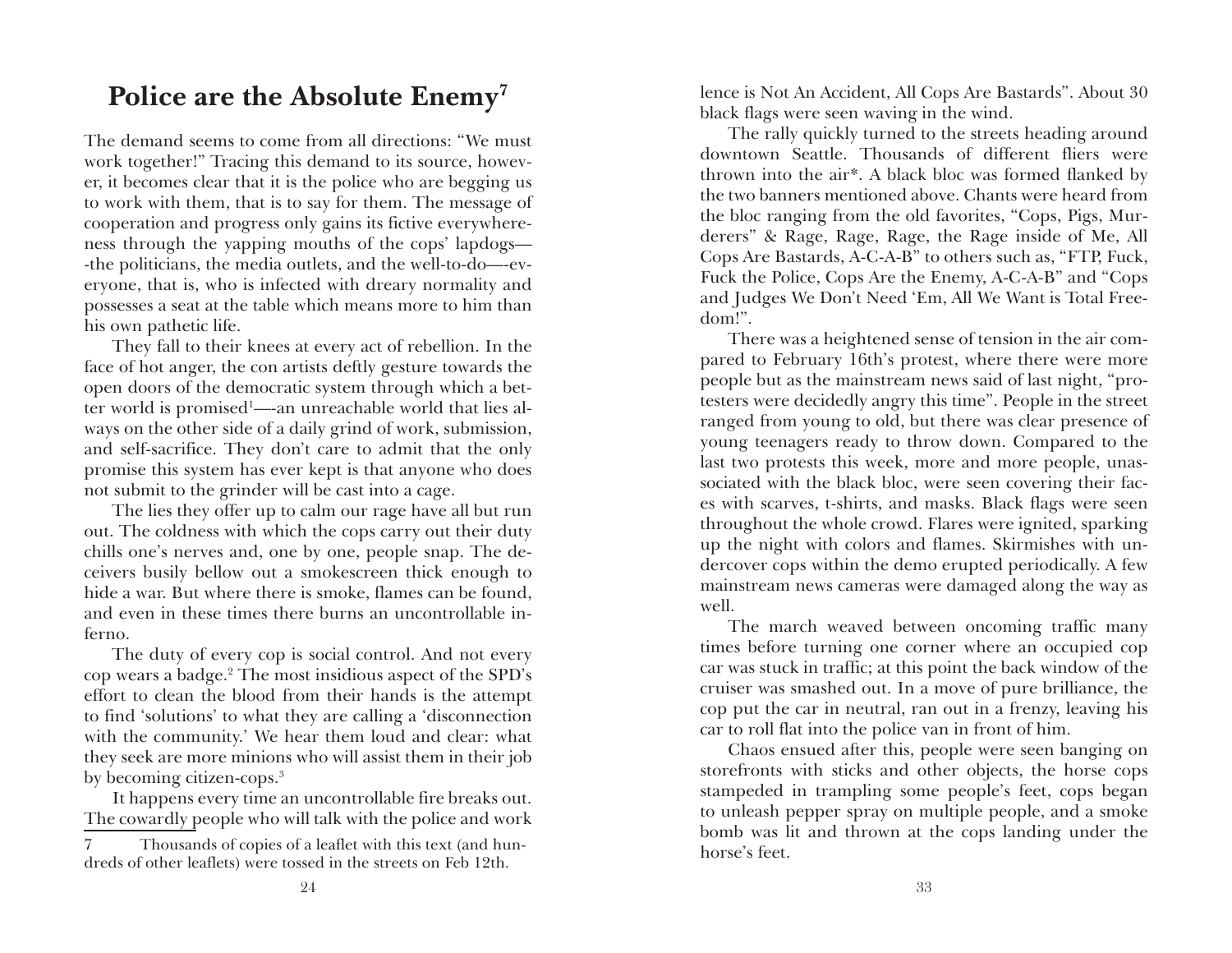strators had one another's backs and no one was arrested!

We can't stop now! When Chief Diaz and Mayor McGinn explain that nothing can be done, they are asking us to accept that Birk will get away with murder. Tonight, we refused, but one night of amazing protest is not enough. The only way things will ever change is if we change it, and that will take more and more people in the streets.

In this spirit, please come out again on Friday night at 6 PM to Westlake for more demonstrations.

The Facebook announcement for tonight's event quickly grew from about 300 invites to over 6000 literally overnight. As one poster answered the prompt, "Who is organizing this event,": "At this point, we all are!" Please share this one even more widely, but also remember that social change is not an image on your computer screen. We are all needed in the streets!

### **Two Reportbacks from 2/18 Anti-Police Demo Seattle**

(At approximately 6PM a police scanner reported sabotage at a police precinct, the gas line was opened causing the firetrucks and police backup to arrive.)

On February 18th at 6PM about 150 people converged on Westlake in downtown Seattle for the third time this week in response to the county prosecutor's decision not to prosecute Ian Birk, the cop who killed John T Williams, Seattle resident & Ditidaht member of the Nuu-chah-nulth First Nations. The rally began as boring as before with the RCP whining over megaphones, while others voiced their outrage against the police to the crowd. Anarchists in black gathered at the side to the rally, holding banners that read "Cops=Murderers, Judges=Executioners" & "Police Vio-

with the police come out into the light. Some snitch to the cops, some call them for protection, some lead us toward meetings where we can 'talk it out.' Full of vain dreams that cops can be good, they bow their heads, take the side of the

police. They, like all cops, live in fear and are ruled by fear. They, like all cops, are the absolute enemy.

They are afraid because they know that they are hated and reviled. They see that people are shooting back,<sup>4</sup> and they watch with bated breath for a speeding bullet to take off their heads. They cannot sleep at night because they hate their wretched lives which grow more nightmarish with each passing day. They somehow manage to pass out on sleeping pills and wake up in cold sweats. They console themselves, "At least I have a job," and then-—a whispery thought-—"and if I ever wanted to kill somebody… I wouldn't go to prison for it…"5

But what they fear, what haunts their dreams and waking hours, is a fate far worse than death or prison, suffered at the hands of neither the state nor the devil, but an endless torment in which their bloodcurdling shrieks for mercy fall upon the deaf ears of the living.

They are at once pitiful and wholly undeserving of pity. Not one can be redeemed as long as the police force as a whole continues its miserable existence.

**On their side lie cowardice, misery, and control. On ours is a fearless and uncontrollable joy. The rest remains to be decided.**

#### Notes:

1. On January 12th, local youth, in partnership with the SPD, hosted a forum called "Building Bridges" to discuss relations between youth and police. On January 27th, a similar event is planned to take place at Seattle University, put on by the East Precinct Crime Prevention Coalition, where police chief John Diaz will field questions limited to 60 seconds. Meanwhile, on February 3rd the 'alternative' newspaper The Stranger is hosting a police accountability forum at City Hall with the SPD. We must ask ourselves, when the police are busy murdering and putting-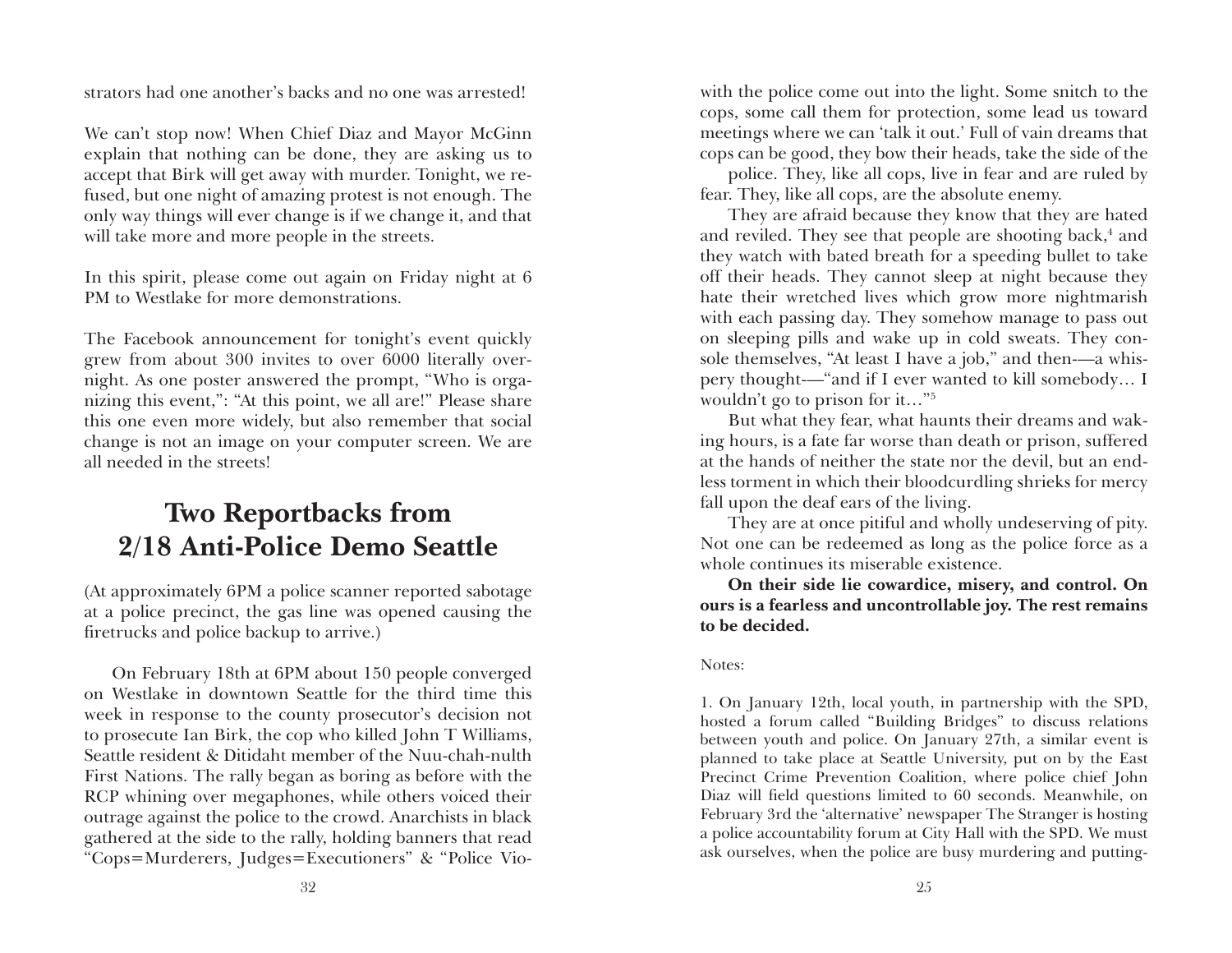under-control, are there really any questions of ours they can answer? And why are they talking so much all of a sudden? What is it they are afraid of?

2. If there was any question as to the intention of the SPD, they make it clear on the SPD blog with an open invitation to members of the community to join the Community Police Academy by enrolling in a ten week class. You can ride along and learn about patrol operations and procedures, the Office of Professional Accountability (the office within the Seattle Police Department that receives and investigates complaints about police misconduct), and the "criminal justice process." There are more and more ways to be a cop, and the SPD classifies this as "increased accessibility." The public is now encouraged to file police reports immediately and conveniently over the internet.

3. Aside from the obvious intention to foster community policing, the public relations campaign is an attempt to stitch shut the wound in the SPD's reputation. The police department is under federal investigation for police misconduct and as of last week two former US attorneys—-representing a 19 year old man who was threatened with a gun by an off-duty officer in 2009—-joined the investigation into the SPD and,according to former US Attorney Mike McKay, Police Chief John Diaz engaged in a "fullblown coverup" by preventing the release of documents requested through state public records back in April.

4. MSNBC reported that the increasing number of shootings of police has led some authorities to believe that we are amidst a 'war on cops'. It would seem that the media are getting it right for once as they wring their hands about the growing number of people taking their revenge upon the police. Christopher Monfort, Maurice Clemmons, and 14 cops killed in 2011 already.

5. It was in 2008 that a King County cop brutally beat a 15-yearold girl in the SeaTac detention center while another cop stood by watching. The cop, Paul Schene, had already shot two people, killing one of them, and the legal system he worked for found these shootings "justified." Except this time, he was caught on tape. But the police live up to the promise of exception that comes with membership: Schene got off free and clear in 2010. The police always have the legal right to murder.

physical stamina. They should be the ones afraid of how we will respond to their insistence at obedience.

We demand the impossible, because we are already living it.

## **Another Rally at Westlake: Birk's Resignation Means Nothing!9**

Today, Seattle City Prosecutor Dan Satterberg announced that the city will NOT press any charges against Ian Birk, the cop who murdered John T. Williams last September. Hours later, Birk voluntarily resigned from the Seattle Police force—but this is not enough. In fact, today the mayor issued a statement explaining that, however guilty Birk may be, the way the law is written specifically protects the police from being prosecu...ted for murder. According to the system, the most we can hope for is disciplinary action from Birk's employer!

But hundreds of people in Seattle refused to accept this, and on very short notice demonstrated in multiple different marches that wound their way throughout many parts of the city.

Demonstrators everywhere blocked traffic, chanting and distributing leaflets, but everywhere they were met with cheers and honking of encouragement from commuters who wished to join them in the street. The SPD mobilized a huge response, donning riot gear and wielding clubs to try to keep demonstrators from reaching key locations like police precincts or from congregating in key intersections, but demonstrators were unafraid of the police and continued to express their outrage throughout the night. Some people shouted down cops, while others sat in the street and refused to move as the police tried to clear them. Demon-

<sup>9</sup> Text is from a Facebook event posted late on Feb 16th.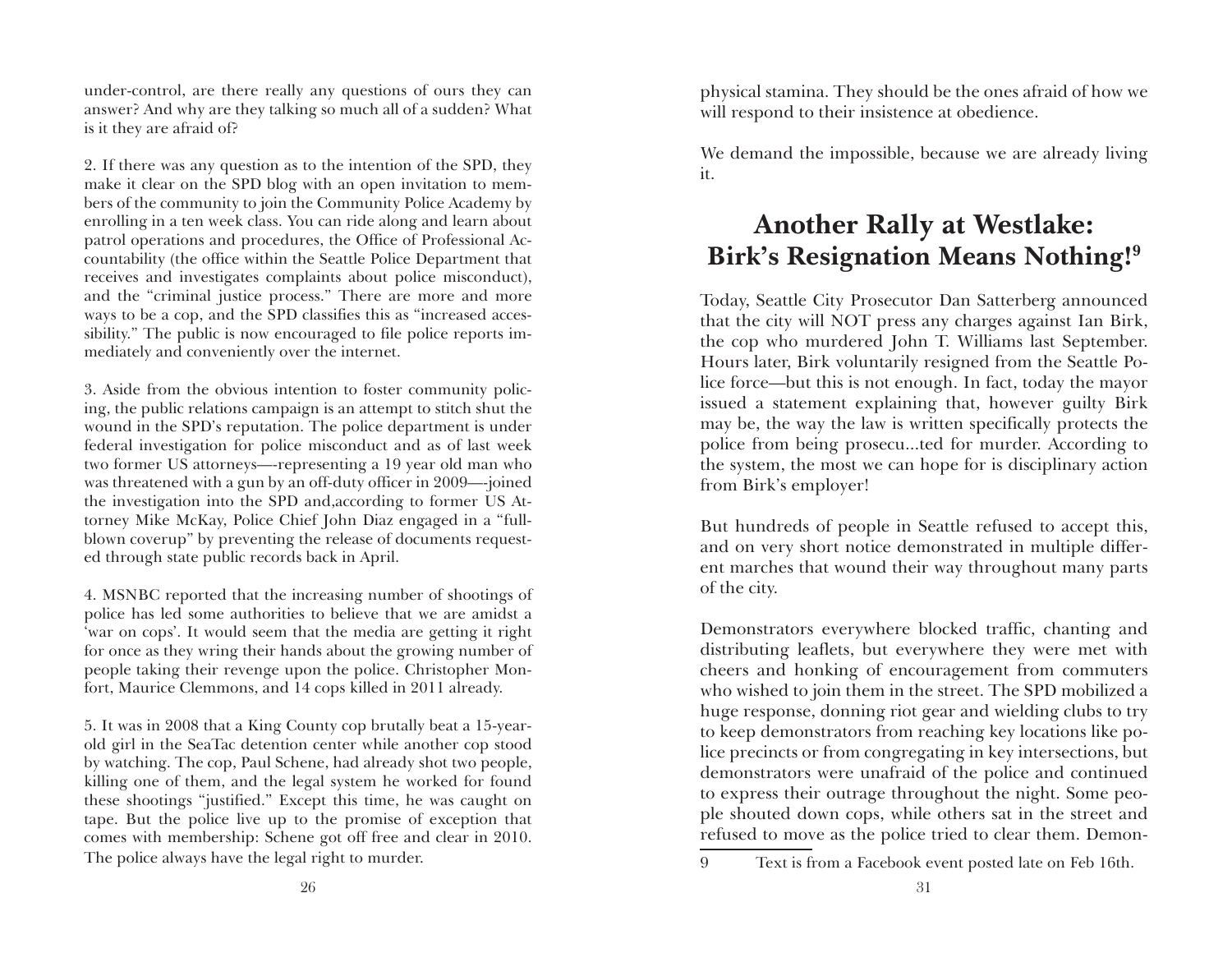## **Justice Is Impossible and So Are We8**

This is not just about John T. Williams, and it is entirely about John T. Williams. We know there is no justice, only an ontology that is filthy with other people's values and absent of our desires. This is the reason no officer has been prosecuted with criminal charges for firing a weapon in 30 years. Capitalism is an imperfect system that is impossible to maintain. It wrecks the earth, our bodies, and our spiritual selves by demanding a humanity that is calculated by industry/government. That is why it has it's own security to enforce it's doomsday fiscal politics: the police. If liberal democracy and capitalism worked, why would this force be necessary?

Daily we live with the knowledge that the lives we lead are not ours: we are fulfilling other people's wishes, living by their principles. Most are lead to believe that the only way they can have any power over their own lives is by competing and dog eat dog becomes their hegemony.

In order to be heard, they want us to distill our anger and condense our rage into a cohesive argument. We have to prove our dissatisfaction. However, we abide by the laws that they are free to amend at will. They shoot whomever they please, we go to work and obey their policies.

#### This cannot continue.

We demand no more police. We demand no more Guardians of Tourism and Capital. This means the entire system must give way to let us determine our own lives. They will tell us that we are crazy, that we should not piss off a system that is powerful and adept at crippling our psychic and

### **Call out for West Coast Days of Action Feb 26th and 27th Against Police and the Prison World They Maintain**

No charges will be brought against Officer Ian Birk for the execution of John T. Williams. Is anyone surprised? Is this the call for justice so many police-apologists desire? It's been nearly six months since the murder of John T. Since then footage of SPD brutalizing people have been leaked to the public, and just over a week since officers attacked antipolice demonstrators in their Seattle home.

In the early morning of Sun Feb. 6th the police approached a person vaguely matching the description of a suspect in a burglary on a nearby porch. After being asked for their badge numbers and denied entry to the house the pigs snuck in through an open window and attacked six people, arresting three and charging them with assault on an officer. One pig exclaimed "I'm going to Ian Birk your ass motherfucker" to one individual as he was handcuffed and beaten. Though the house didn't seem to be targeted due to knowledge of anti-police demonstrators residing there, once it was understood that these people weren't going to take shit from the authority the pigs escalated with violence.

That same night a group of 40 supporters gathered outside the jail and held a noise demo show solidarity with their comrades and other prisoners. Bells, horns, whistles, pots and pans all rattled through the empty streets and into the jail. A surveillance camera was destroyed and a grate from the guards parking lot was ripped down. The chant "A.C.A.B.- All Cops Are Bastards!" caught on inside on multiple levels. We could see lights flicker and arms wave through windows .The prisoners heard us and understood why we were there. Our friends were released on Tuesday, with no charges sticking.

<sup>8</sup> Hundreds of copies of this leaflet, among thousands total, were tossed in the streets of Seattle on Feb 16th.